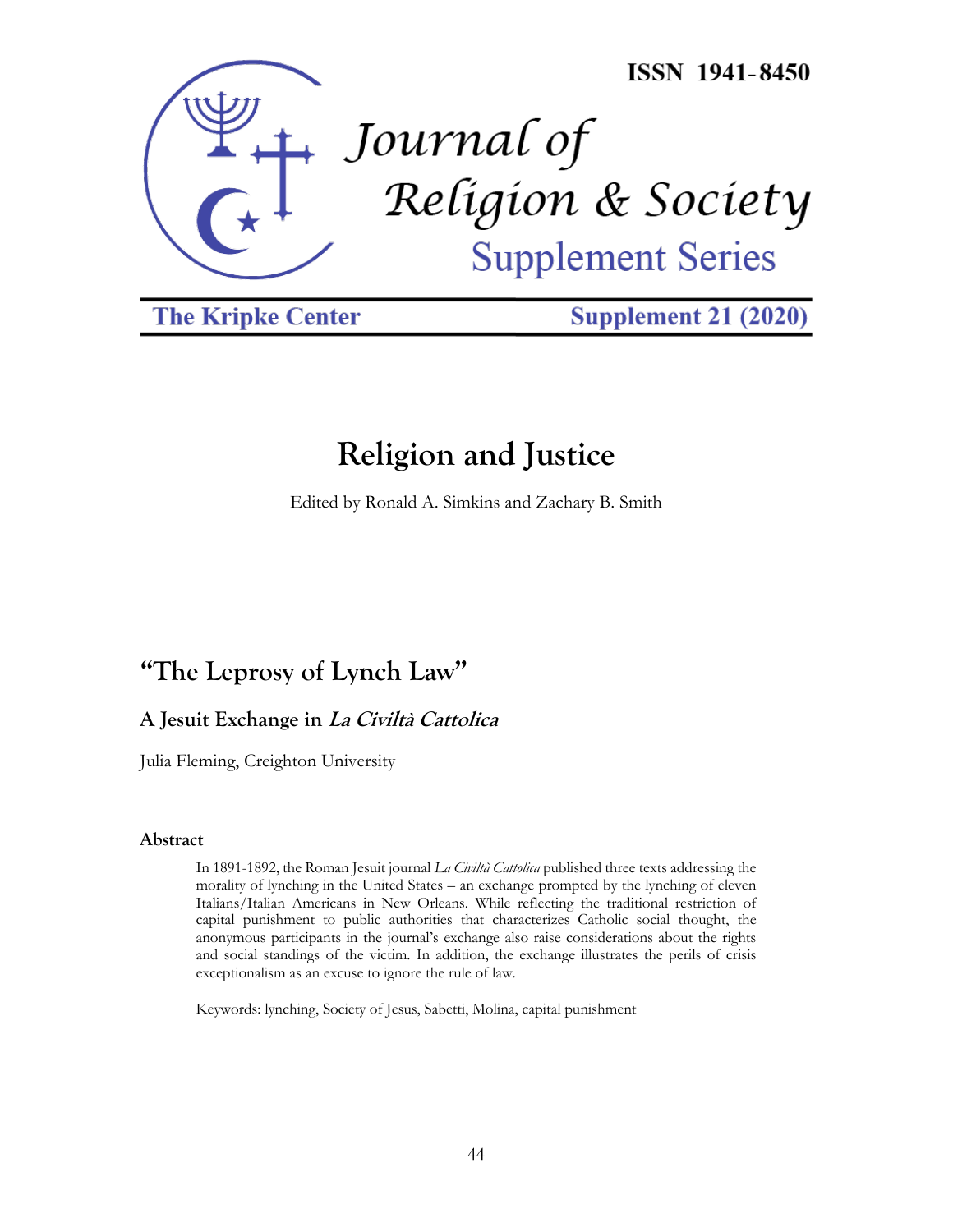## **Introduction**

In October of 1891, St. Francis Xavier College, at that time, the largest Jesuit college in New York City, opened a post-graduate evening course, offering students a class devoted to the major subjects in "Ethics, Natural Law and Sociology." Advertised class topics included "conscience, liberty, toleration, marriage, divorce, education, labor, property, capital punishment, [and] 'Lynch Law'" (Shelley: 470-71; *WL* 1891*:* 474). While the college's American locale no doubt gave extra impetus to the inclusion of lynching among the other, more conventional topics of Catholic social thought, Lynch Law was already receiving moral scrutiny in some late nineteenth-century Jesuit publications, including international works.<sup>1</sup> In fact, when St. Francis Xavier College inaugurated its course on social ethics, the Roman Jesuit journal *La Civiltà Cattolica* was in the midst of what would become a three-part exchange on the morality of American lynching (*CC* 1891; Brandi; *CC* 1892). Building upon the traditional Roman Catholic restriction of capital punishment to public authorities, the anonymous participants in the exchange raised considerations concerning the rights and social status of the victims – considerations that would become critical for later analyses of mob violence. As a result, the exchange not only illuminates our understanding of the historical development of responses to lynching within Catholic social thought, but also highlights the danger of crisis exceptionalism<sup>2</sup> – a temptation no less dangerous for ethical reasoning about justice in the twenty-first century than it was in the nineteenth.

To set the *Civiltà Cattolica* exchange in its historical context, one must first examine its ethical antecedents, first in earlier Jesuit approaches to vigilante violence, and second in the textbooks of two nineteenth-century Jesuits who explicitly address the issue of lynching for students in the United States. Next we will briefly examine two developments that heightened international interest in lynching in the century's last decades, before outlining the particular case behind the *Civiltà Cattolica* exchange: the 1891 lynching of eleven men of Sicilian ancestry in New Orleans. These considerations will introduce the analysis of the three different texts in the exchange. The paper's final section will discuss the exchange's historical significance and relevance for contemporary social ethics.

## **Earlier Jesuit Tradition**

The insistence that private citizens, unlike public authorities, have no right to execute offenders is one of the most longstanding presuppositions of Catholic social thought. Articulated by Augustine and Aquinas, this idea became central to the later tradition, including Early Modern Jesuit analyses of crime and punishment.<sup>3</sup> Jesuit theorists also echoed earlier

<sup>1</sup> For example, the English Jesuit philosopher Joseph Rickaby's famous textbook, *Moral Philosophy or Ethics and Natural Law*, cites American lynching of murderers "who have unduly escaped the hands of the law" and Corsican vendettas as illustrations of the natural attraction of the *lex talionis*, even though Rickaby classifies the "taking of justice into private hands" as morally wrong (346-47).

<sup>&</sup>lt;sup>2</sup> In other words, the tendency to exempt oneself or one's community from accepted moral standards in a time of crisis, on the assumption that extraordinary dangers justify the abandonment of such standards.

<sup>3</sup> See Gratian's citation (in *decretum* II.xxiii.5.8) of Augustine's letter to Publicola (1:932-33). Aquinas similarly cites *De Civitate Dei* in defense of the public/private distinction (II-II.64.3). For Early Modern Jesuit examples, see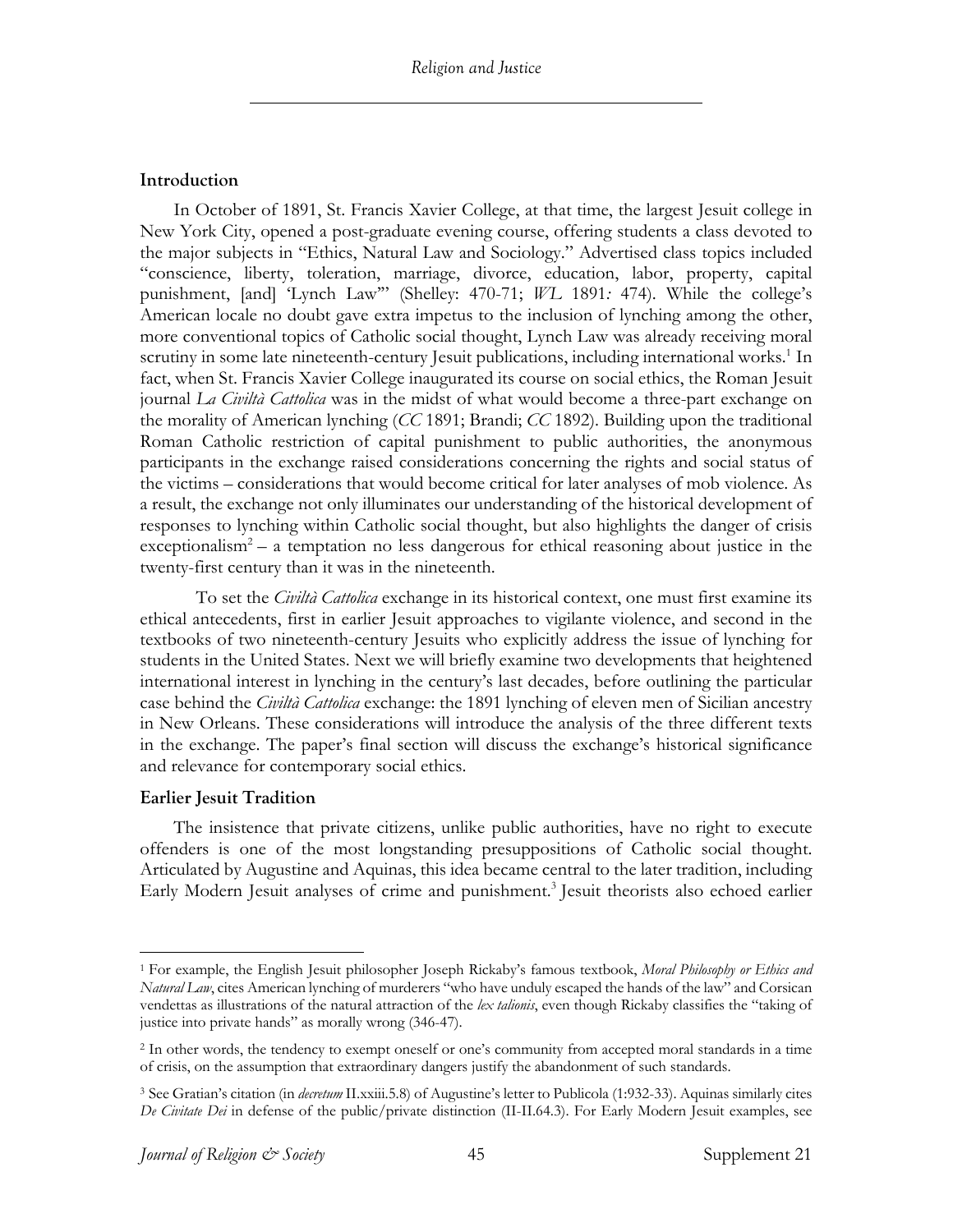tradition in insisting that due process must govern even public officials' responses to crime. In a passage cited by other Catholic moralists, the influential sixteenth century author Herman Busenbaum, S.J., argued that, except in extraordinary circumstances, princes and magistrates sin in condemning malefactors to death without a hearing, even if the authorities have secret knowledge of the offenders' guilt (170).<sup>4</sup> While acknowledging that public administration of justice might fail in particular circumstances, the Jesuit cardinal Juan de Lugo argued that leaving some criminals unpunished was far better for the common good than ceding any license to private retribution (6:61).

The significance of public/private distinction regarding legitimate criminal sanctions becomes evident in a hypothetical case posed by the Luis de Molina, S.J. in the sixteenth century and taken up by Lugo in the seventeenth. Imagine persons living in an area where there is no political community. These individuals have no connections that would create a hierarchy among them (e.g., servant-master, commander-soldier). If one commits a crime against another, would it be legitimate for the victim to punish the perpetrator, since there is no public authority from whom to seek redress? Molina rejects this, precisely because doing so would legitimize vigilante justice under other circumstances. The right to defend oneself is distinct from the right to punish malefactors. If private individuals have the right to punish offenders in the absence of political authority, Molina maintains, they logically should be able to do so when public officials either cannot act (for example, because of insufficient evidence) or fail to act through negligence/depravity. If this were true, the assignment of punishing crime to political authorities would be nothing more than a human convention, and one which emerging political communities could eschew, if they preferred to leave vengeance to private individuals. Molina denies all these conclusions. Public authority to punish crime, he argues, is established by natural law, not human law (1:64). Commenting on Molina's case, Lugo adds that the individuals living in such hypothetical (and unlikely) circumstances might be able to avoid coming together in a political community, but once they do, they cannot alter the nature of a political community by leaving the punishment of crime to private individuals (6:62, 63). Such a political theology has no room, either practical or theoretical, for vigilante justice.

This Early Modern casuistry, which has obvious implications for lynching, is never mentioned in the *Civiltà Cattolica* exchange. However, one part of that exchange cites two nineteenth century Jesuits who addressed lynching explicitly, Louis Jouin and Aloysius Sabetti (Brandi: 276).

## **Jouin and Sabetti on Lynching**

Louis Jouin (1818-1899) was born in Prussia, but renounced his citizenship after his conversion to Catholicism, so that he could study abroad for the priesthood. Expelled from Reggio as a foreign Jesuit during the revolutions of 1848, Jouin came to the United States and finished his studies at Fordham, where he later taught philosophy and mathematics. His most

Laymann: 2:206 (i.e., bk. 3, tract. 3, pt. 3, chap. 2); and Molina: 1:63, 64. Unless otherwise noted, all translations cited in the text are my own.

<sup>4</sup> Busenbaum drew upon the arguments of the famous Dominican, Tommaso de Vio, popularly known as Cajetan (see Vio: 128). For a later Jesuit citation of Busenbaum's text, see Ballerini-Palmieri: 2:621. An influential non-Jesuit citation appears in Liguori: 1:629.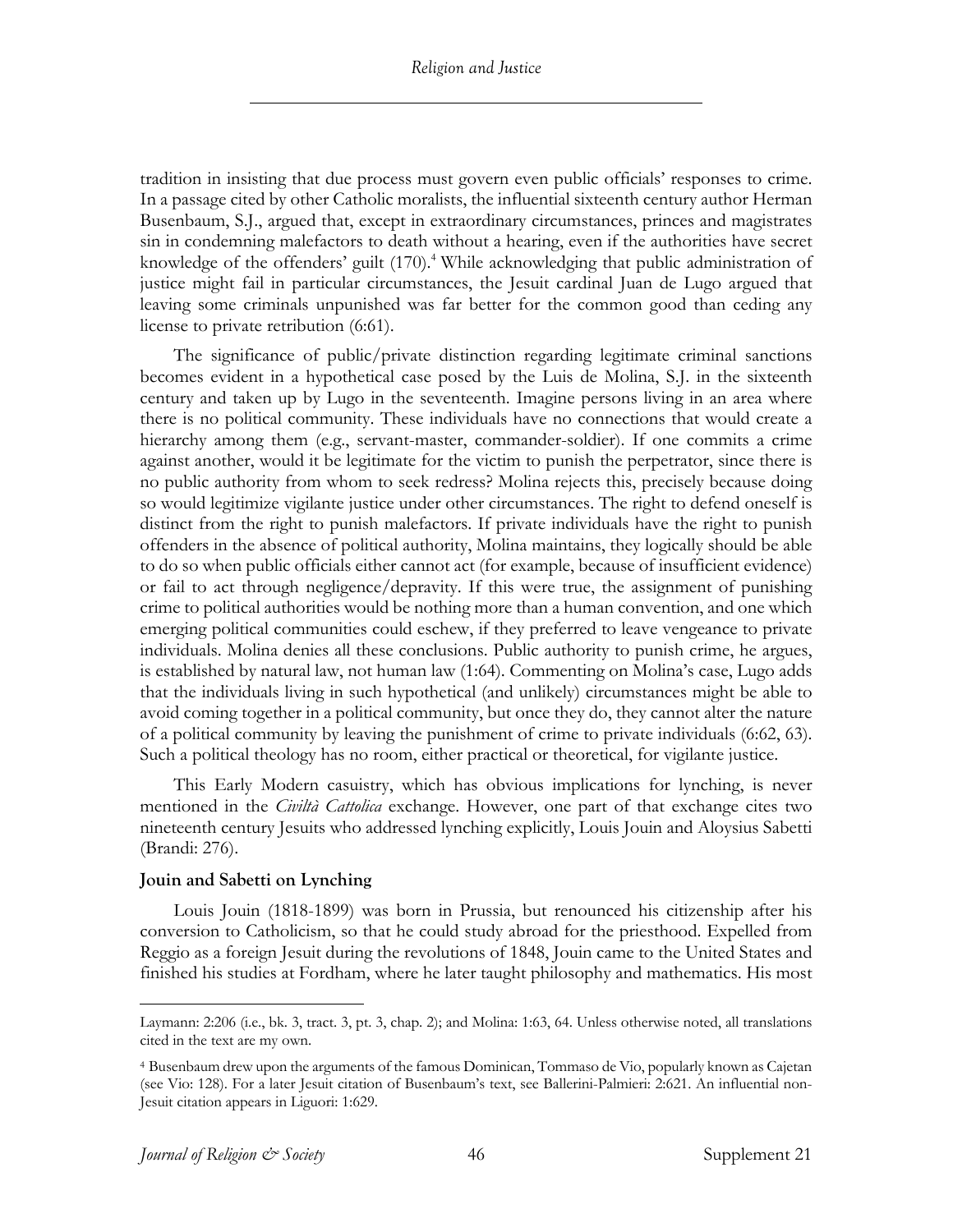popular textbook, *Elementa Philosophiae Moralis*, was first published at Amiens in 1865 (*WL* 1900: 75-78).

Within that volume, Jouin's short treatment of lynching appears as a corollary to his analysis of public authority, specifically, such authority's right to punish criminals. As one might expect, Jouin draws a sharp line between public and private agents. The right to punish presupposes the right to direct citizens toward social ends. Because the second belongs to public authority, so does the first. Jouin concludes that these principles render illicit any summary punishments inflicted by private citizens – "a practice popularly known as *Lynch-Law* in our region" (296). <sup>5</sup> Jouin thus explicitly rejects lynching as a usurpation of public power. His focus is not upon the victim, but upon the perpetrators' lack of legitimate authority.

Jouin cites no sources for his conclusions about lynching. By contrast, his younger fellow-Jesuit, Aloysius Sabetti (1839-1898), invoked both the U.S. Constitution and the first textbook of moral theology produced in the United States to ground his condemnation of the practice (1884: 212). Born in the Kingdom of Naples, Sabetti arrived in the United States in 1871. Within a year, he had become an instructor at the new Jesuit house of studies at Woodstock, where he would spend the rest of his career (1900: 208-13).

Sabetti's famous textbook, the *Compendium Theologiae Moralis*, was an adaptation of an adaptation. In 1850, Jean-Pierre Gury, S.J., published the first work of moral theology to appear after the Society's restoration. Other Jesuits, notably Antonio Ballerini, later expanded and updated Gury's textbook. Sabetti, who had studied briefly with Ballerini at the Roman College, created a shorter version of Ballerini's adaptation for American students (Gerardi: 413-15; Sabetti 1900: 212; Curran 2008: 7, 17). First publicly released in 1884, Sabetti's volume had thirteen editions in his lifetime, and many other editions after his death (Curran 2008: 17- 22; Sabetti 1900: 226-27).

Sabetti raises the question of lynching under his treatment of the Fifth Commandment, and more specifically, within his discussion of capital punishment. He ends that analysis with a question: what should be said about the practice known as "Lynch law"? Sabetti responds that it is completely illicit, since private citizens lack the authority to punish criminals. For his American readers, Sabetti points out that lynching violates the Constitution's Fifth Amendment, which protects persons from loss of life, liberty, or property without due process. Sabetti also cites a theological authority for his assessment, by including two quotations from Francis Kendrick, the author of the first textbook of moral theology composed in the United States (Sabetti 1884: 212: Curran 2008: 13-17). Unlike Sabetti, however, Kendrick never mentions lynching explicitly, although he condemns the private usurpation of the power to punish, especially with execution, as a terrible crime (118-19, also citing the Fifth Amendment).

Indeed, the difference between Kendrick on the one hand and Jouin and Sabetti on the other illustrates one of the challenges in tracing the response to lynching in Catholic moral thought historically. The grounds for denouncing lynching had been part of Catholic thought for centuries, especially in terms of the tradition's limitation of punitive power to public officials. Thus, it is impossible to tell whether an author was thinking of lynching when he

<sup>5</sup> ". . . quae vulgo in nostra regione *Lynch-Law* vocatur."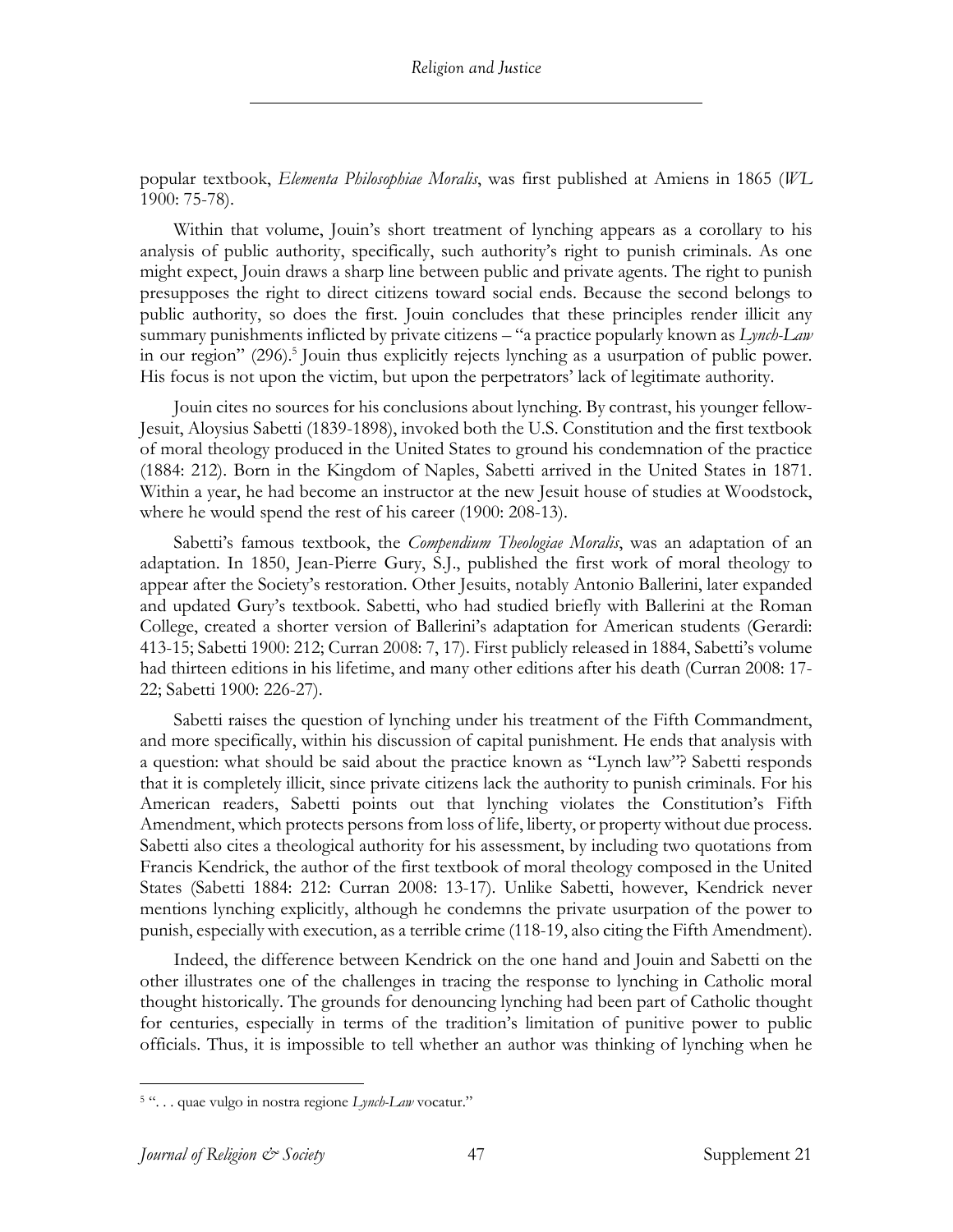condemns vigilantism unless he mentions lynching explicitly. Jouin and Sabetti represent clear examples of Jesuit moral analysis of lynching prior to the *Civiltà Cattolica* exchange. Yet the emergence of that exchange reflects not only the Catholic moral tradition, but also the historical circumstances that drew international attention to lynching in the 1890s.

## **Historical Background**

According to historian Sarah L. Silkey, the phrase "lynch law" made its first appearance in the British press in the 1830s (7). Joël Michel has documented French references to the American exercise of "la loi de Lynch" from the same decade (98-99). In the last decades of the nineteenth century, however, changing circumstances created new paradigms for interpreting "lynching" – a term that had often been applied to mob violence against abolitionists or to summary justice on the American frontier (Waldrep: 1-11; Silkey: 10-14, 18- 26, 28-29, 38-44). The first development concerned the increasing prevalence of mob violence against African Americans after the end of Reconstruction (Cone: 4-10; Waldrep: 6-11). Here it is worth noting that Ida B. Wells's first British speaking tour about lynching began in April of 1893, only two years after the beginning of the *Civiltà Cattolica* exchange (Silkey: 63). In September of 1894, the London Anti-Lynching Committee sent a committee to the United States on a fact-finding mission – an effort that a number of American governors denounced as foreign meddling (Silkey: 133-34). Clearly, the lynching of African Americans had become a matter of international concern.

A second aspect of lynching during this period that drew attention beyond America's borders was the infliction of mob violence upon foreign nationals. Such tragedies evoked not only outrage, but also demands from the victims' home governments. Diplomatic pressure, William Carrigan and Clive Webb point out, resulted in U.S. reparation payments for the families of some Chinese, Mexican, and Southern Italian victims (428).

It is worth noting that the racial prejudices of nineteenth century America subordinated all three of these groups. Barred from naturalization as non-white, and targeted first for vigilante exclusion and then for legal exclusion in the 1880s, Chinese immigrants were stereotyped as inferior heathens, whose culture offended America sensibilities and whose cheap labor threatened the livelihood of American workers (Lew-Williams: 1-9, 31-33, 238- 40). In the American Southwest, common opinion regarded lower-class Mexicans as persons of mixed blood (Indian, black, and Spanish) in contrast to wealthy Mexicans, who were seen as pureblooded descendants of the conquistadors (Carrigan and Webb: 418). <sup>6</sup> Similar prejudices disparaged Southern (as opposed to Northern) Italians, on the theory that proximity to North Africa had encouraged intermarriage and tainted the Sicilians' ancestry (Luconi: 63- 64; Webb: 49-50, 57). But unlike African Americans, some Chinese, Mexican, and Italian victims of mob violence had national governments prepared to demand justice on their behalf (Webb: 63-68; Carrigan and Webb: 427-428). The catalyst for the *Civiltà Cattolica* exchange was a breakdown in diplomatic relations between Italy and the United States in the aftermath of a horrific lynching of Sicilians/Sicilian Americans in New Orleans.

<sup>6</sup> See Lew-Williams (242-43) for a comparison of the statuses of Chinese immigrants and Mexican Americans in the late nineteenth century.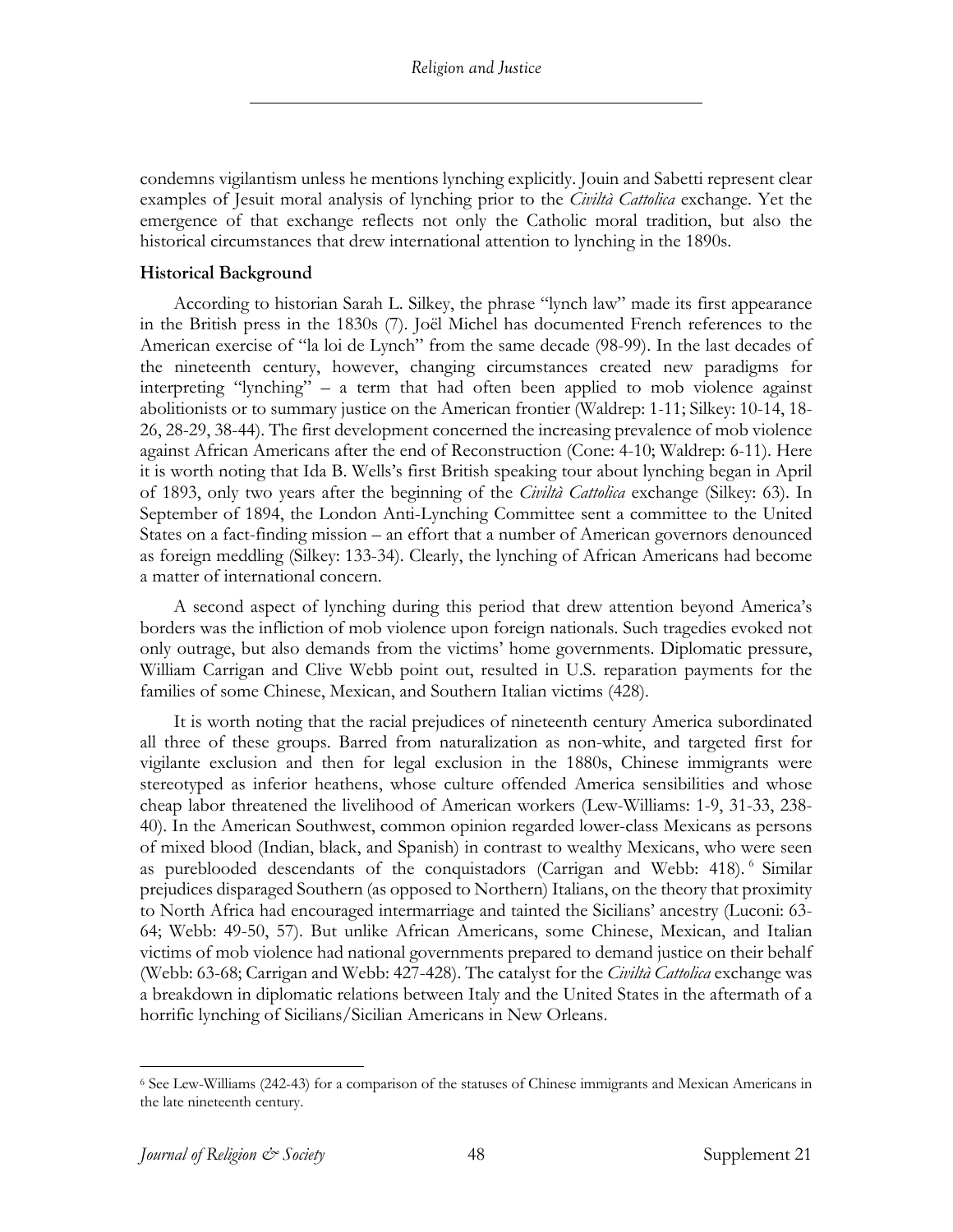## **The New Orleans Lynching**

On March 13, 1891, a New Orleans jury either acquitted or failed to reach a verdict in the trials of nine defendants charged with complicity in the murder of the popular New Orleans police chief, David Hennessey, who had been fatally attacked by a group of assassins outside his front door in October of the previous year. Blaming the crime on Southern Italians, who at that time constituted more than ten percent of the city's population, the police initially arrested almost two hundred Italian suspects (Rimanelli 1992a: 118, 125, 133; Baiamonte: 117- 18, 122-23). Eventually nineteen were indicted as perpetrators or accessories. When the prosecutions of the first group of defendants ended with acquittals and mistrials, the authorities returned all of them to the parish prison to await retrial or (in the case of those acquitted) a second trial on lesser charges (Rimanelli 1992a: 133, 137-38; Gambino: 71-77; Baiamonte: 131-34).

In response, members of a so-called Vigilance Committee, led by lawyer William S. Parkerson, a junior politician active in White Supremacist circles, decided to take matters into their own hands (Rimanelli 1992a: 138; Baiamonte: 125, 135). By the next morning, they had publicized a call for a mass meeting "to remedy the failure of justice in the Hennessey case," advising the public to "come prepared for action" (cited in Rimanelli 1992a: 139; see also Gambino: 155). In alarm, the Italian consul, Pasquale Corte, repeated his earlier requests for protection of the prisoners, but the sheriff and the Louisiana Attorney General informed him that they could do nothing without the mayor, who was nowhere to be found. Within the prison, the jailors barricaded the doors and allowed the Italians to hide themselves wherever they could. The mob quickly broke through one of the rear doors. Parkerson's group sent a carefully chosen lynching party into the prison, where they overpowered the guards and searched the structure for the prisoners they had chosen to kill. They shot, or hanged and shot, eleven men, six of whom had been acquitted, and five of whom had never been tried. Parkerson then dispersed the crowd, which carried him away on their shoulders in triumph. Later that afternoon, thousands of people filed through the prison for a firsthand look at the carnage (Gambino: 78-87; Rimanelli 1992a: 142-44; 1992b: 198; Silkey: 30-31). According to the *New York Times*, a Jesuit priest had been summoned to administer last rites to one of the victims (1891a).

The American, the Italian American, and the international press gave extensive coverage to the lynchings in New Orleans, while the aftermath of the killings quickly soured relations between Italy and the United States. Italy appealed to international law and to its 1871 treaty with the United States to demand punishment for the perpetrators and reparations for the victims' families. While the U.S. government eventually conceded the latter, it denied its responsibility for the former, claiming that the U.S. Constitution precluded federal interference in states' affairs (Rimanelli 1992b: 199, 210-13, 217, 218-21). In response to the stalemate, Italy recalled its ambassador on March 31, and the United States followed suit in June (Rimanelli 1992b: 221-22). In the view of historian Marco Rimanelli, neither government could risk backing down in the face of mounting domestic political outrage, and so each attempted to "force the other into conciliation" by means of a "public relations offensive," aimed at both local and international audiences (1992b: 223; Silkey: 31-32). The two countries resumed full relations only on April 12, 1892, a few months after President Harrison's public condemnation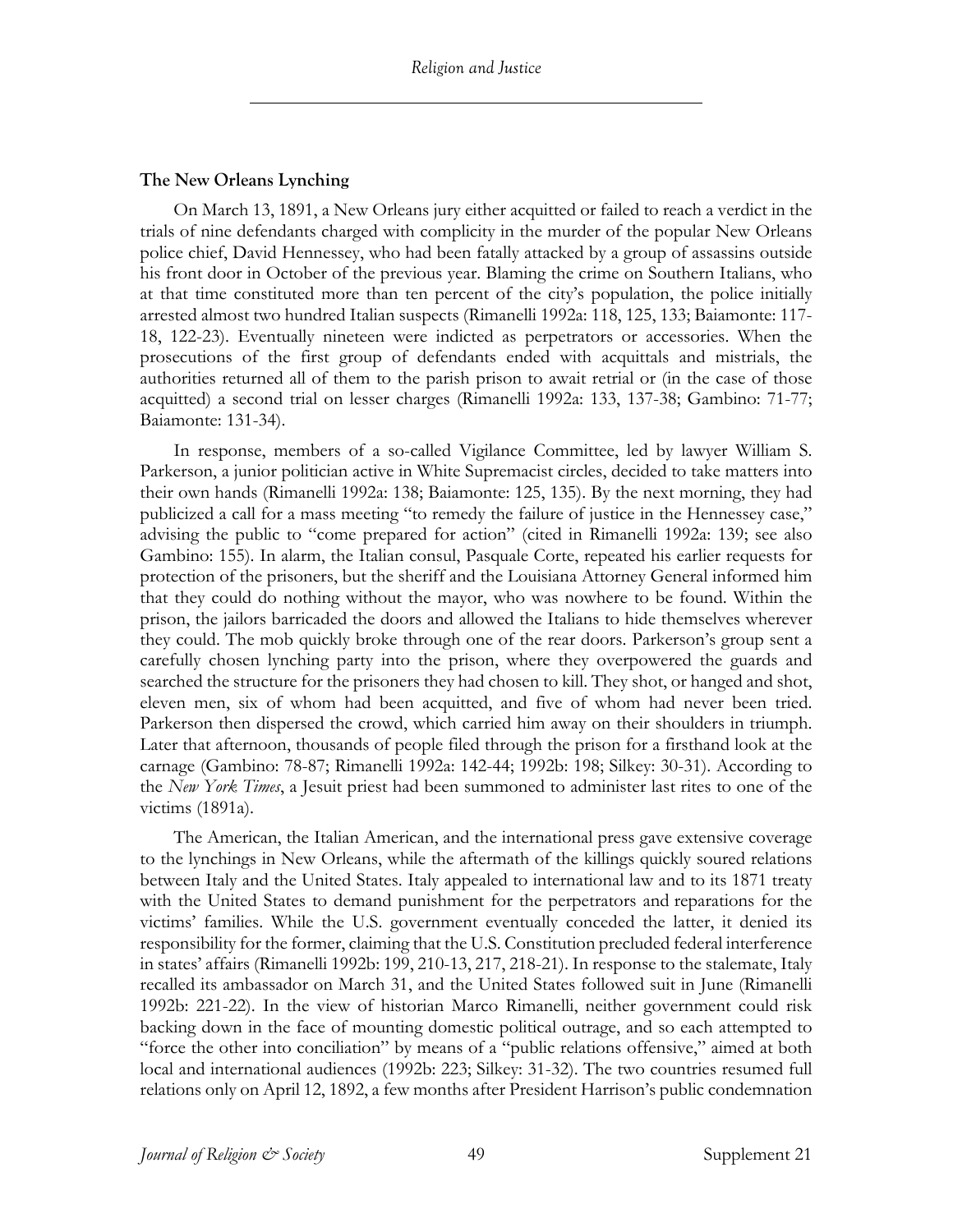of the lynching in his annual address to Congress, and immediately following the American payment of an indemnity to Italy for some of the victims' families (Rimanelli 1992b: 255; Gambino: 124-27).<sup>7</sup>

The year of interrupted diplomatic relations gave rise to a war scare (in the United States) and to an important discussion regarding the application of international law. Ironically, the fear that Italy (one of the major European naval powers during this period) might retaliate against U.S. ports led America to redevelop its navy, after virtually abandoning this branch of the armed forces after the Civil War. Union and Confederate partisans found common ground in rattling their sabers against the perceived Italian threat, even though Italy had neither the desire nor the financial resources to wage war on American soil (Rimanelli 1992b: 232-33; Silkey: 31-32, 35-36). At the same time, however, international jurists addressed the legal implications of the U.S. government's claims (Desjardins; González y Lanuza). If the rights of states within a State could legitimately trump the validity of federal treaty obligations, what did this imply for the application of international law, especially since many of the major powers were colonial empires? (Silkey: 34-35). Thus, it quickly became clear that the dispute had implications both for and beyond the United States and Italy.

#### **Introduction to the Exchange**

The three texts belonging to the *Civiltà Cattolica* exchange appeared in late May and early November of 1891, and September of 1892, thus overlapping the period of ruptured diplomatic relations between Italy and the United States (*CC* 1891; Brandi; *CC* 1892). Although the journal published its articles without naming the writers during this period, the archival research of John Ciani, S.J., has identified the author of the second text, and provided some background on the first and third (145, 141-42).

The first and third entries are part of a journal section devoted to current events of interest both in Italy and around the world. "Based on reports from correspondents in the field," reports Ciani, "the geographically organized chronicle [section] was edited and organized by a member of the journal's staff" (141). At this time, Thomas Hughes, S.J. of the Missouri Province was responsible for submitting the material from the United States (141-42).<sup>8</sup> However, as published, these chronicle sections report on events taking place in different parts of the *Uniti Stati,* combined at some point into a single narrative. It is conceivable that Hughes could have written these chronicles in their entirety, but also that he could have redacted or transmitted the writings of others, since they underwent their final editing in Rome. For that reason, I will refer to these texts simply as "Chronicle A" and "Chronicle B" (*CC* 1891, *CC* 1892).

The second entry, by contrast, is an analytical article entitled "La Legge di Lynch negli Stati Uniti." Ciani has identified its author as Salvatore Brandi, S.J. (1852-1915), a Neapolitan

<sup>7</sup> One of the many points of contention concerned which of the lynching victims were Italian citizens (see *New York Times* 1891b; Gambino: 93-94; Silkey: 31-32).

<sup>8</sup> Hughes (1849-1939) was born in Liverpool and entered the Society in England, but came to America while he was still a novice to prepare for the Native American missions. Instead, his superiors directed him into the academy. He eventually published the four-volume *History of the Society of Jesus in North America* (see Curran 1985: 241).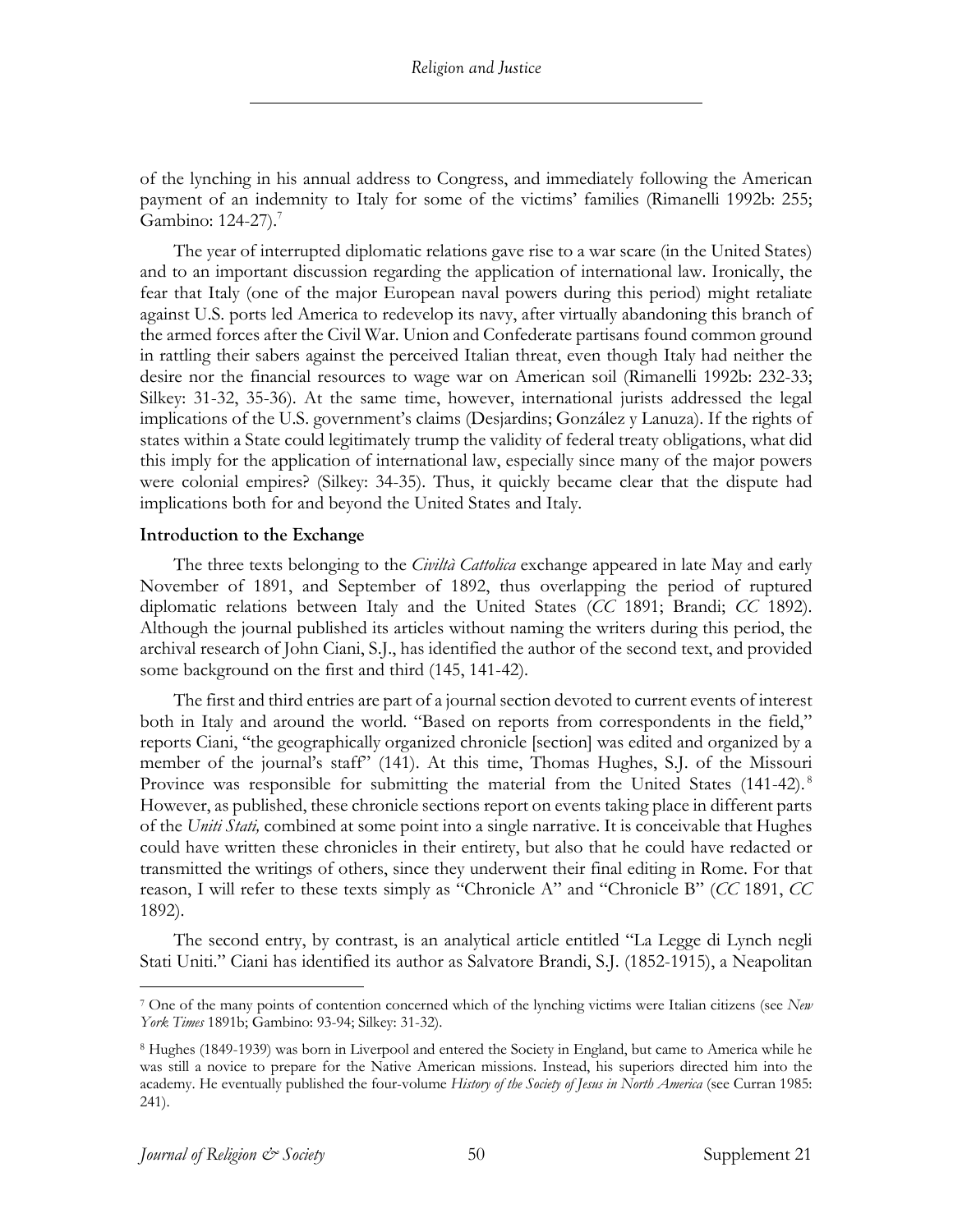Jesuit who had come to Woodstock to finish his studies in theology in 1875, and remained there as a professor until he was recalled to Rome to serve as a writer for *La Civilità Cattolica* (145-46, 1, 2, 4, 109, 112). Thus, he and Sabetti were colleagues at Woodstock for some years. Ciani identifies "La Legge di Lynch . . ." as Brandi's first complete article for the Roman journal, of which he would eventually become director (145, 296). As a refugee from Naples who had become an American citizen, Brandi brought a transnational perspective to the analysis of Lynch Law.<sup>9</sup> His text, like the two chronicle accounts, attempts to explain American lynching for an Italian audience. It is worth noting, however, that *La Civiltà Cattolica* was also popular among Italian Jesuits working in the United States (McKevitt: 236).

## **Chronicle A**

Reporting in May of 1891 about events of interest from the United States, Chronicle A devotes 80 percent of its text to the "tragedy [*tragedia*]" in New Orleans. Noting the extensive attention accorded to the international consequences of this event, its author proposes instead to consider its moral and social implications for the nature and governance of society. The lynching in New Orleans, he suggests, was in many respects a unique case, illustrating the tension between theory and practice regarding the social order (*CC* 1891: 751, 752, 756).

Before turning to the events in New Orleans, the Jesuit reporter begins by describing a typical lynching for his audience. Most lynchings occur in the South, in retaliation for flagrant crimes, and the victims are usually black. Instead of waiting for the judicial system, the lynchers retaliate, without bothering to disguise themselves or to wait for cover of darkness. Seizing their victims, whether they are free or in jail, the lynchers either hang them and riddle their bodies with bullets, or shoot them first and hang them afterwards, from a tree or a lamppost. The author does not claim that this type of lynching is justifiable, despite his reference to lynching as a response to flagrant crimes (*CC* 1891: 751). The rhetorical function of this description is to demonstrate that what happened in New Orleans was no ordinary lynching.

To explain why a people known for their respect for law would perpetrate such illegalities, Chronicle A posits three different scenarios. Particular lynchings can be the result of sudden impulses, secret conspiracies, or decisions adopted with the sanction, and under the responsibility of a "Vigilance Committee [*Comitato di Vigilanza*]" (*CC* 1891: 751-52). Such a group, the author explains later in the text, includes the most reputable citizens of a community. It is established during a time of anarchy or disorder, when it is impossible to exercise any other form of justice (*CC* 1891: 755). Noting the recourse to such committees in California, "thirty or forty years ago," when they functioned in the absence of regular systems of justice, the Jesuit author admits that the abuses associated with these committees made them dreadful and dangerous remedies for crime (*CC* 1891: 755).<sup>10</sup> Nonetheless, the central contention of his report is to explain, and to offer at least tentative justification for the New

<sup>9</sup> On the possible reasons for Brandi's change in citizenship, see Ciani: 58 n. 21. On the various expulsions of Jesuits from the Italian peninsula after the Society's restoration, see McKevitt: 14-36. In 1891, when Brandi took up his new position in Rome, the Jesuit curia was still in Fiesole, where it had been exiled since 1873, and would remain until 1895 (McKevitt: 33).

<sup>&</sup>lt;sup>10</sup> "... trenta o quaranta anni or sono ..."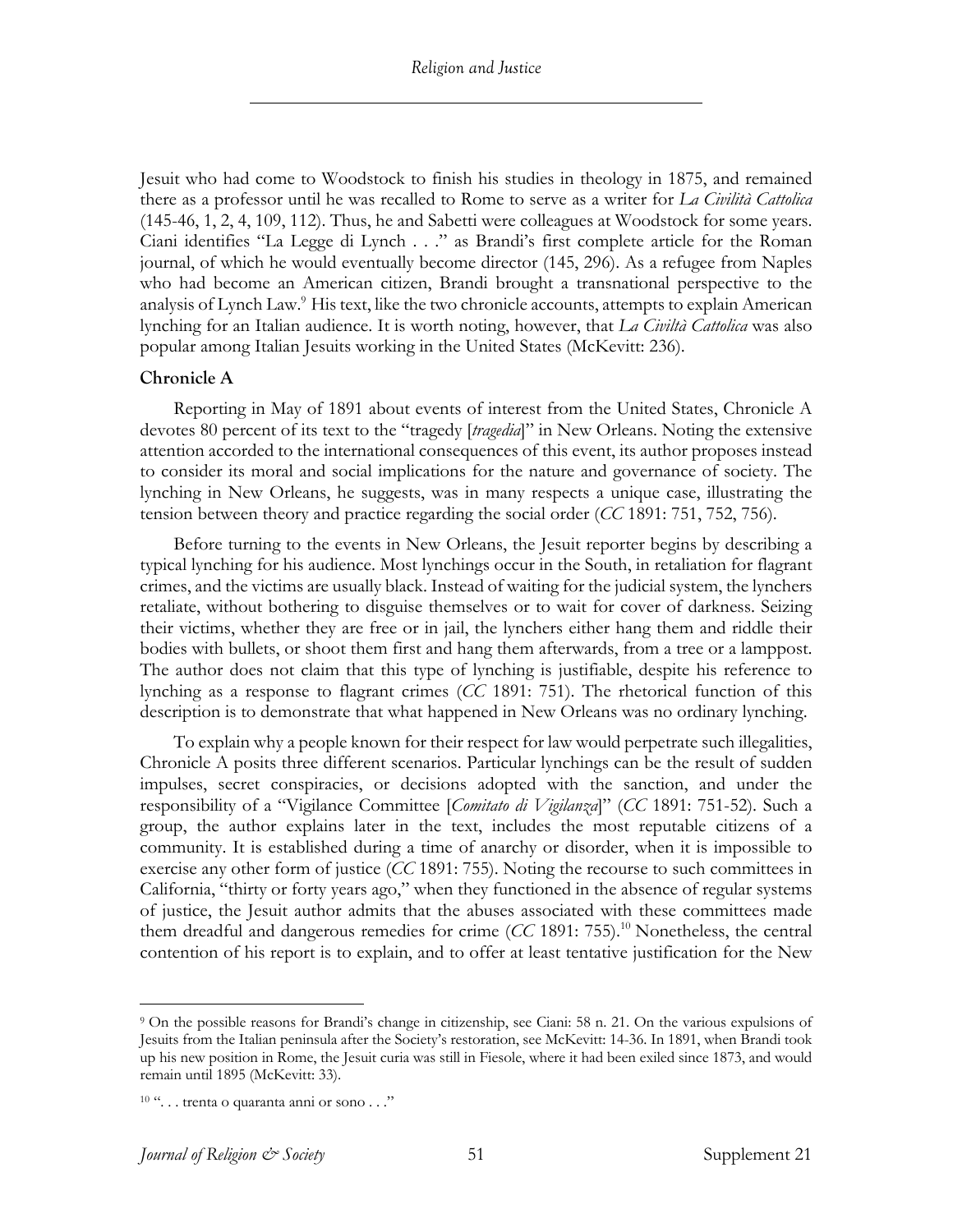Orleans lynchings, as the exercise of justice coordinated by a Vigilance Committee following the breakdown of normal judicial remedies.

For its Italian audience, Chronicle A claims the Sicilian origin of the victims is not morally relevant. The United States has seen a number of groups (Irish, anarchist, and even Polish) that resemble the Mafia in their reliance upon violence as a means to their ends. In most cases, they have been repressed by ordinary legal means. In fact, Americans, like the British, are reluctant to use deadly force, except during just war. The author ascribes the current prevalence of vigilantism in America to the arrival of "exotic homicidal sects" that represent a "disgrace for European immigration" (*CC* 1891: 756).<sup>11</sup>

This argument bears a striking resemblance to an analysis of the events in New Orleans by Massachusetts politician Henry Cabot Lodge, published in *The North American Review* in May of 1891 – the same month in which the Chronicle A appeared. Lodge traces the underlying cause of New Orleans' "lawless act" to the "utter carelessness" of U.S. immigration policy. Repressive European governments have spawned organizations that regard violence as legitimate, and unrestricted immigration has transplanted them to the United States. Lodge's illustrative examples are the Molly Maguires, anarchists, Mafiosi, and even a similar Polish group – the same list employed in Chronicle A. Ascribing such organizations to immigrants from several countries allows Chronicle A to insist that the New Orleans lynchings were not prompted by anti-Sicilian prejudice, just as Lodge associates the American instantiations of such violent groups with "the quality of certain classes of immigrants of all races" rather than with "race peculiarities" (602, 604, 605).

Chronicle A prefaces its moral analysis of lynching with a detailed account of events of March 13 and 14. While not completely one-sided, it emphasizes aspects of these events that the author believes set the New Orleans lynchings apart, such as the rejection of calls for vigilante justice immediately after Hennesey's death, the peaceful dispersal of the crowd after the lynchings and the return of the stolen guns to the armory, and the resolutions from various New Orleans Boards assessing the killings as regrettable, but justified (*CC* 1891: 752-54).12

In light of these circumstances, Chronicle A maintains that the "only true question" confronting a moralist is whether this was the act of a Vigilance Committee acting with the support of popular sovereignty or the act of a lawless mob  $(CC 1891: 755)$ .<sup>13</sup> There is, the author acknowledges, a strong objection to first answer: New Orleans was neither on the frontier nor located in a country in a state of governmental collapse; thus, the city possessed ordinary mechanisms for responding to crime. According to its citizens, however, the perversion of justice in the Hennessey case meant that there would be no security of law, unless the people's sovereign power corrected the original false judgment. In fact, universal public sentiment approved the lynching – in itself an illegal act – as a "necessary corrective [*un necessario correttivo*]" for justice badly administered (*CC* 1891: 755). The author doubts that one

<sup>11</sup> ". . . esotiche sette omicide, le quali sono un'onta per l'immigrazione europea."

<sup>&</sup>lt;sup>12</sup> In fairness, the author also includes details that are less supportive of his theory, such as the mayor's absence, and the mistake in identity that led the lynchers to shoot (unsuccessfully) at a prisoner that was not one of their targets (*CC* 1891: 753-54).

<sup>&</sup>lt;sup>13</sup> "... la vera e sola questione ..."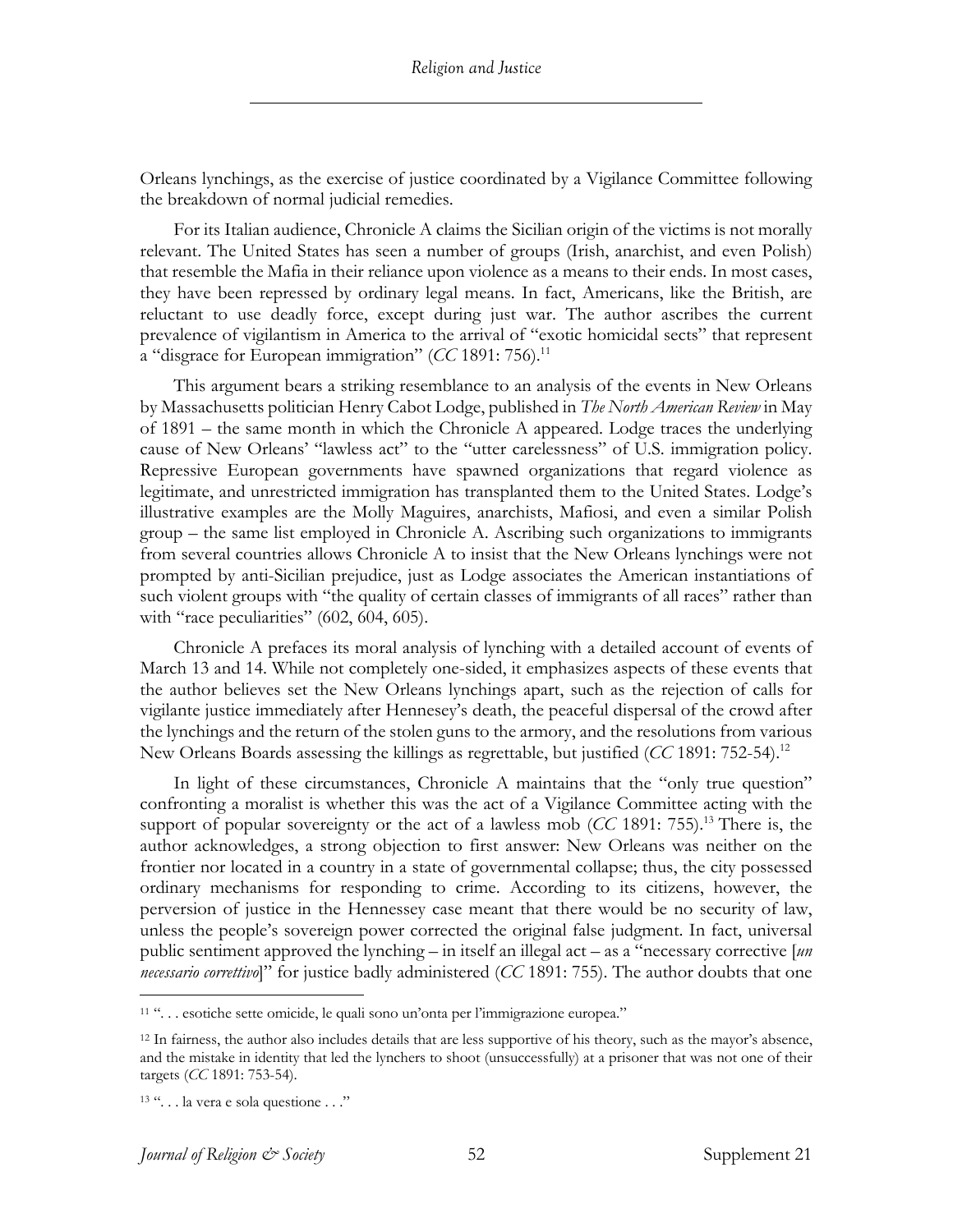can offer any other moral defense of the New Orleans lynchings, which he believes illustrate the difference between the theory and the practical difficulties of the social order (*CC* 1891: 756).

Chronicle A detects the same ethical problems and "mitigations [*mitigazioni*]" in the report of the New Orleans Grand Jury, which the author quotes at length in the post-script to his analysis (*CC* 1891: 759-61 at 761). His cited passages from the report include these claims: Mafia power represented a form of "leprosy [*lebbra*]" in New Orleans that defied judicial remedy; as a result, the people were duty bound to exercise their sovereignty by repressing it directly (*CC* 1891: 759-60). Despite some serious criticism in the daily press, the author asserts, public opinion on the whole has reacted favorably to the Grand Jury's conclusions (*CC* 1891: 761).

It seems fair to characterize the author of Chronicle A as a commentator anxious to offer his controversial conclusion as a possibility rather than as a certainty. He asks whether the New Orleans lynchings were justified, rather than asserting that they were justified, despite his apparent sympathy for the excuses of the perpetrators. He admits that he can imagine no possible justification other than the claim that this was the act of popular sovereignty carried out by a Vigilance Committee under emergency circumstances. However, he does not state unequivocally that this claim represents a sufficient justification for the vigilantism in New Orleans. Finally, his references to a possible distinction between theory and practice in the social order indicate that Catholic social theory does not justify lynching – a conclusion he leaves unchallenged regarding to the vast majority of cases. One might summarize the argument in this form: does New Orleans represent a rare exception to the general prohibition of lynching?

## **Brandi's Response**

"La Legge di Lynch negli Uniti Stati," mentions Chronicle A directly only once, with the remark that the journal's American correspondent has already reported on the "painful facts [*i dolorosa fatti*]" of the events in New Orleans for its readers (Brandi: 266). Despite this reticence, Brandi attacks the arguments from the earlier article, rejecting not only its tentative conclusion, but also the central premise upon which it relies – that there might be an ethical distinction between the two forms of lynching.<sup>14</sup>

Though Brandi devotes little space to the details of the New Orleans lynching, his account emphasizes that none of the victims had been convicted of any crime. Instead, he considers several possible theories regarding the historical roots of lynching, admitting that its genesis is debatable. But whatever the truth about the existence of a Judge Lynch, Brandi admits, there is no doubt that lynching has taken root in the United States, especially in the South (266-68).

Drawing upon the *American Cyclopedia*, Brandi identifies two forms of lynching in response to crime. One arises from popular anger, and the second, from the decision of a Vigilance Committee (267). This, of course, parallels the categories employed in Chronicle A. However, Brandi makes no ethical distinction between them. In a well-ordered civil society, the practice

<sup>14</sup> Brandi was still in the United States at the time of the lynchings, since he left America for Rome in August of 1891 (Ciani: 112).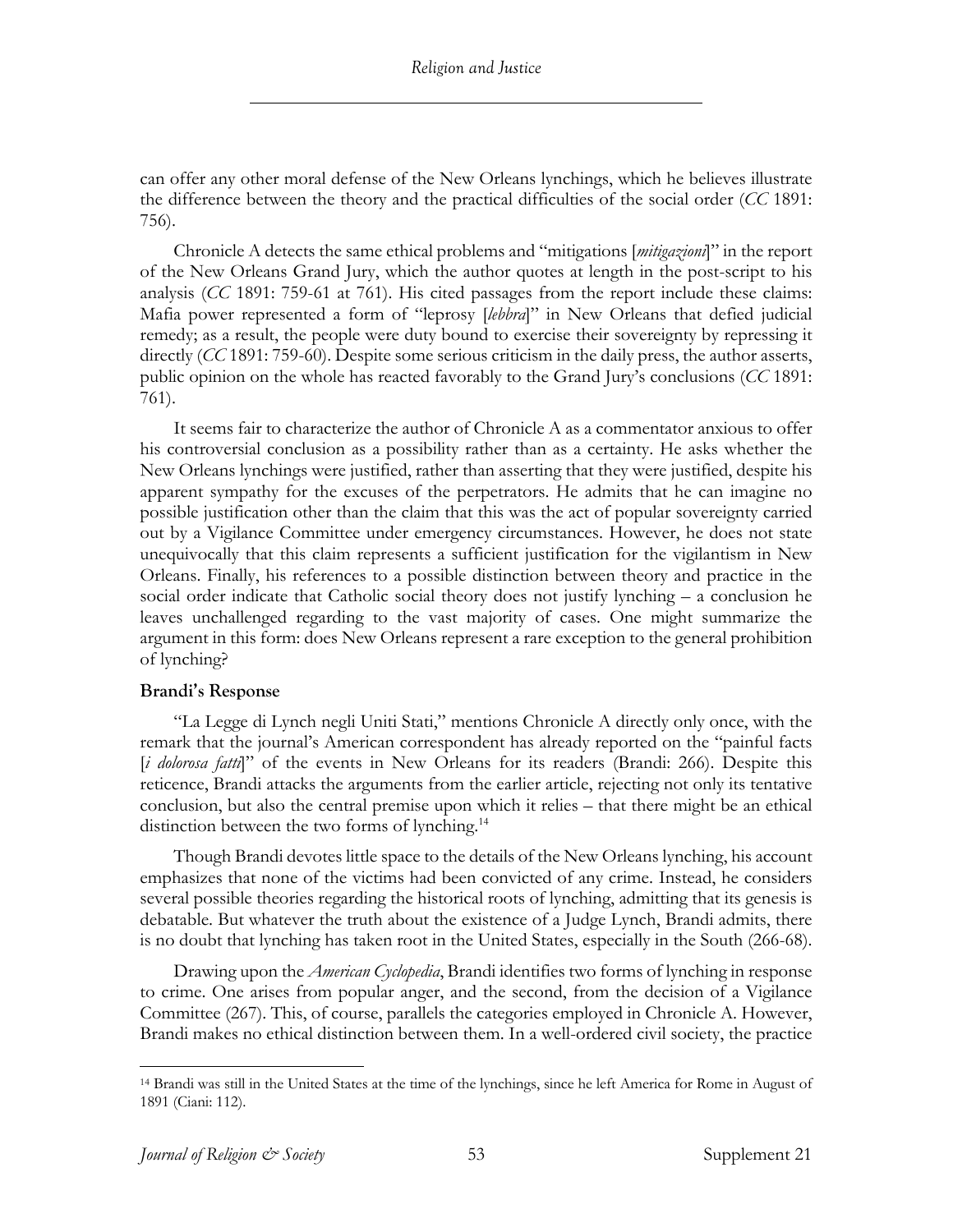is a grave crime, and can never be used as a "necessary corrective for the bad administration of justice." The phrase *necessario corretivo della mala amministrazione della giustizia* is the precise phrase employed in the earlier text (268; *CC* 1891: 755-56).

What makes lynching a criminal act? Here, Brandi draws upon the general definition of crime offered by the influent Italian Jesuit, Luigi Taparelli. A crime is a fault that damages persons' strict rights, that is, rights for which a violation can be externally known and precisely measured (268). Applying this definition, Brandi argues that *linciamento* ("lynching," see Fanfani and Arlía: 37, 315) violates the accused persons' right of self-defense, as well as their rights to be judged by legitimate authority, and their right not to be punished prior to a juridical determination of guilt (268-69). His approach thus focuses upon the rights of the victim (rather than upon the perpetrators' lack of right). Such rights, Brandi maintains, are guaranteed by Article 5 of the U.S. Constitution, by the Treaty of 1871 between Italy and the United States, and finally by the *ius gentium* (law of nations). The victims in New Orleans were denied all these rights, and some of them never even had the opportunity to assert their innocence in a court of law (268-71).

Proffering a different ethical attack against lynching, Brandi points to its social consequences. Social disorder destroys society. One can hardly imagine any worse social disorder, he argues, than substituting passion and prejudice for the standards of rectitude demanded of legitimate judges (271). Brandi also rejects the claim that in a democracy, popular sovereignty allows the people to suspend the law and exercise power directly  $-$  a claim frequently invoked in defense of the vigilante actions in New Orleans, and mentioned in Chronicle A (272; cf. *CC* 1891: 755; Silkey: 32-33). Leo XIII, Brandi points out, recently distinguished the right to choose a ruler from the ability to confer political authority.<sup>15</sup> In the United States, the people are sovereign, but they do not exercise power directly; nor do they have the right to suspend laws and execute defendants. A democracy that flatters popular passions, like those operative in New Orleans, is a false democracy, or more accurately, an abominable tyranny (272-73).

Unlike the author of Chronicle A, Brandi sees no ethical significance in the favorable public reaction to the lynchings in New Orleans. Even if the people in New Orleans indeed supported the lynchings unanimously, this would reflect only the shameful unanimity of a badly governed city, not the consensus of the American people as a whole (273-74). Brandi insists that American popular opinion rejects lynching. To counter a defense of the lynchings expressed by a former U.S. minister to London and cited in various European journals, Brandi mentions condemnations from well-known American politicians and American newspapers (274-75; cf. Gambino: 96).<sup>16</sup>

Brandi next moves to American Catholic statements on lynching, again to demonstrate their opposition to the practice. However, his most authoritative source  $-$  a citation from James Cardinal Gibbons, the Archbishop of Baltimore – is less straightforward on the question of lynching than Brandi's text suggests (275-76). Gibbons ends his 1889 popular work, *Our* 

<sup>15</sup> This is a reference to the encyclical *Diuturnum*, issued on June 29, 1881 (see sections 6-8).

<sup>16</sup> A very extensive listing and review of contemporary newspaper references appears in Caitlin Kennedy's Honors College thesis from the University of Mississippi (52-72).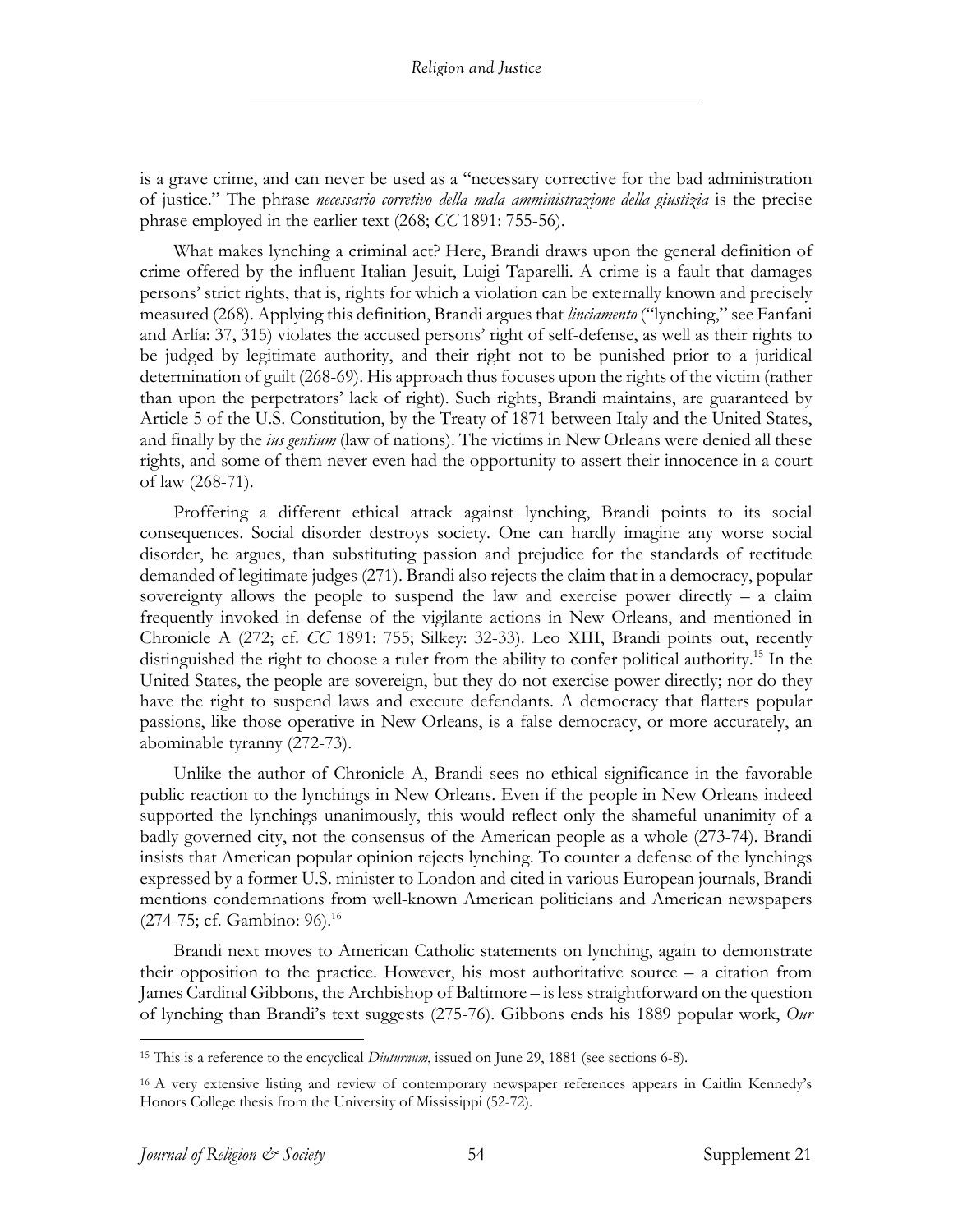*Christian Heritage*, with a discussion of five evils facing the United States. The last is "the unreasonable delay in carrying into effect the sentences of our criminal courts, and the numerous subterfuges by which criminals evade the execution of the law" (1889: 485; cited in translation by Brandi at 275-76). These include insanity pleas, appeals, and other legal remedies that result in the delay or the avoidance of capital punishment. Gibbons' only reference to lynching is his claim that the success of criminals in avoiding execution has "given plausible grounds for the application of lynch-law" (1889:  $508$ ).<sup>17</sup> As we shall see, this argument reappears in Chronicle B.

Brandi is on somewhat firmer ground when he appeals to the texts used for ethical instruction in American Catholic schools and institutions of higher learning. Listing five textbook authors (Kenrick, Konings, Sabetti, Jouin, and Russo), Brandi claims that they rank lynching among the actions that are illicit by their very nature. Since Kenrick, Konings, and Russo do not mention lynching explicitly, one must assume that Brandi is extrapolating from their insistence that only civic leaders have the power to execute criminals (Kenrick: 118-19; Konings: 200-201; Russo: 253). In fact, Brandi relies most directly on his former colleague Sabetti, whose short discussion of lynching he quotes almost in its entirety (276).

Brandi concludes by expressing his confidence that Americans will develop effective means to repress the evil of lynching. His last rhetorical flourish responds directly to the claims of the New Orleans Grand Jury (as cited in Chronicle A). Where the Grand Jury spoke of the leprosy of the mafia, Brandi claims that America has contracted the "leprosy [*lebbra*]" of lynching. Citing the preamble to the Constitution, Brandi argues that every American citizen has a duty to purify the body politic of this horrible disease (277).

In his analysis of lynching, Brandi's approach both reflects and develops the tradition. His rejection of the popular sovereignty argument has deep roots in Catholic social thought regarding the origins of political authority, and parallels Molina and Lugo's approach to punishment in the absence of political community. Moreover, by describing lynching as an act illicit in itself, Brandi makes the question in "Chronicle A" regarding possible exceptions to the prohibition of lynching a non-issue. By definition, an act illicit in itself can never be justified. The most striking aspect of Brandi's argument, however, is its focus upon lynching as a violation of the victim's fundamental rights, rather than upon the perpetrators' lack of standing to impose punishment.

## **Chronicle B**

Chronicle B's contribution makes no reference to the two earlier texts, or to the lynchings in New Orleans. This text is interesting primarily because it illustrates how the parameters of the *Civiltà Cattolica* exchange on lynching had shifted since Chronicle A had originally appeared in the journal.

<sup>17</sup> Note the parallel to Rickaby's argument in note 1. In 1905, Gibbons would publish a direct attack upon lynching in *The North American Review*. While that text's condemnation of lynching is far more explicit and developed, it treats the New Orleans lynchings (inaccurately dating them to 1900) as an illustration of the "incentive and temptation" to vigilantism associated with a "miscarriage of justice," i.e., the failure to convict the defendants for what Gibbons assumes was a Mafia crime (1905: 506).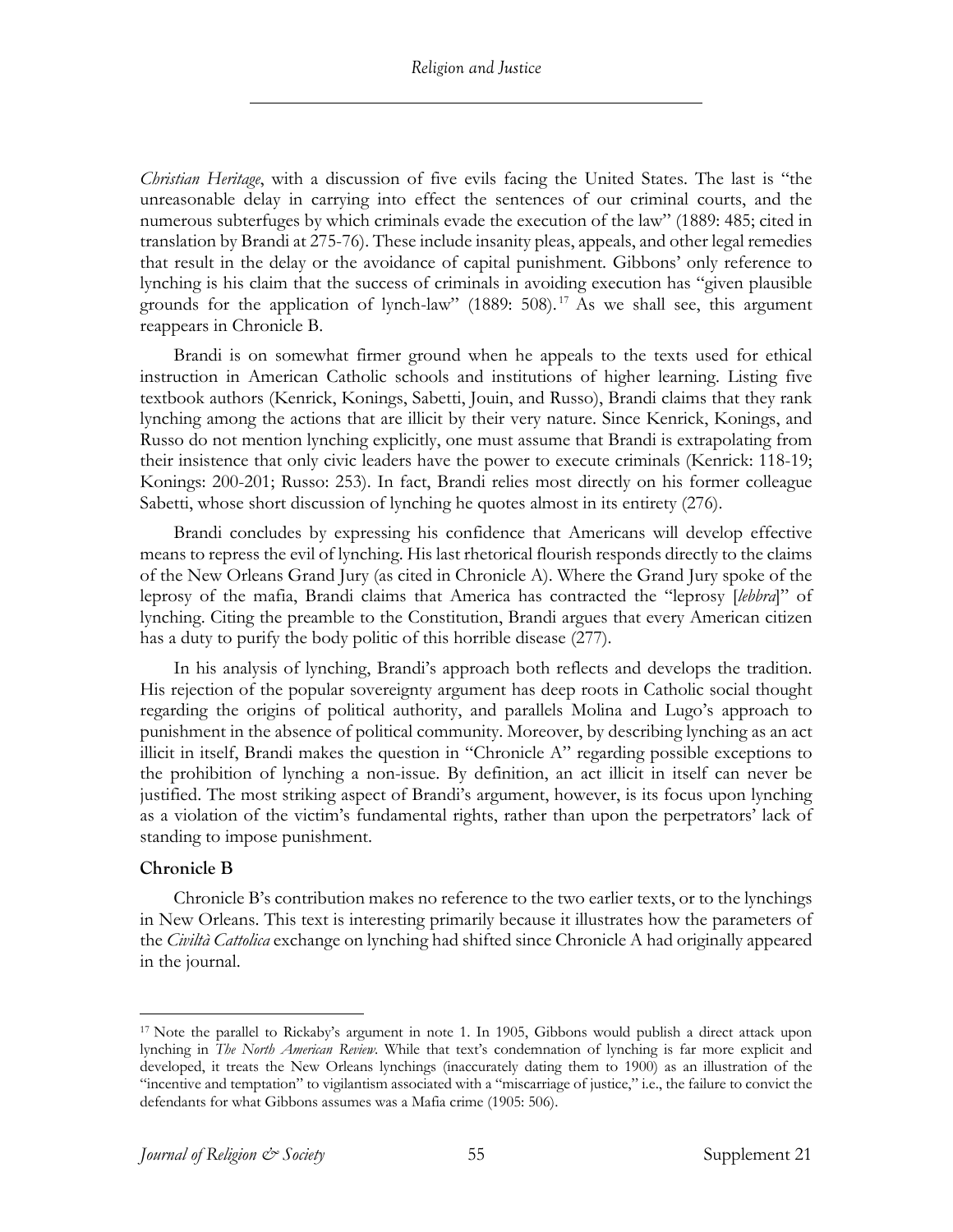In a report on events of interest in the United States, the author of Chronicle B addresses a proposed constitutional amendment precluding state governments from distributing any tax revenues to institutions controlled by religious bodies. Suspecting an anti-Catholic bias behind this proposal, the author is particularly upset that public opinion has led even some Catholics astray regarding the issue and argues that the poor moral education associated with public schools has created a distortion of civic conscience. As evidence of this, he points to the prevalence in the United States of three practices: divorce, murder, and lynching. In fact, Chronicle B explains lynching as the result of this country's failure to deal adequately with murder (*CC* 1892: 634-37).

Chronicle B begins by comparing statistics on murder's geographic prevalence. According to Italy's prime minister, the author points out, that nation presently holds the dubious honor of producing, among the European countries, the greatest number of murders. However, recent U.S. statistics for murder are much higher, with over 10,000 known murders in 1891 alone. The author of Chronicle B seems even more disturbed, however, by the response to these crimes: only 552 criminals paid with their lives, and 332 of them were lynched. If Europeans are amazed at the prevalence of lynching, he argues, these statistics can make vigilantism intelligible (*CC* 1892: 636-37).

Chronicle B does not try to minimize the evils of lynching. One, two, or even three lynchings occur in the U.S. each day, the author claims, and the perpetrators will face no legal consequences unless they kill a sheriff or other law enforcement officer in the process of capturing their intended victim. In one case, they burn their target at high noon; in another, they seize a black woman who poisoned half-a-dozen white people the day before and hang her on Sunday morning, while the citizens are going to church (see Feimster: 165-67). The author ascribes these horrors to flaws in the justice system and to public indifference, essentially repeating Cardinal Gibbons' diagnosis. Proper education, Chronicle B suggests, can form appropriate civic character (*CC* 1892: 637). Although he does not close the loop explicitly, this brings him back to his original argument about the proposed constitutional amendment's threat to parochial schools.

If the author of Chronicle A also composed Chronicle B, he seems to have taken Brandi's correction to heart regarding the absolute prohibition of lynching.<sup>18</sup> His coupling of lynching with divorce and murder, like his shocking illustrations of what the practice entails (i.e., hanging a woman on Sunday morning) indicate moral condemnation. However, it is interesting that the journal's editors added a footnote to his text, reminding its readers that the volume had recently analyzed "the illegality and immorality of the so-called Lynch law in the

<sup>&</sup>lt;sup>18</sup> There are some similarities in argumentation between Chronicle A and Chronicle B. Both provide concrete illustrations of what lynching ordinarily entails (cf. *CC* 1891: 751; and *CC* 1892: 637). Chronicle B's explanation of lynching as a response to the justice system's inadequacy parallels – to a lesser degree – Chronicle A's claim that the failure of the New Orleans court was the catalyst for the violence there. Finally, each text has a connection to the state of New York. The journal identifies Chronicle A as coming from New York (*CC* 1891: 751). In its discussion of divorce, Chronicle B cites statistics from New York State – and only New York State – in addition to the statistics it offers regarding the country as a whole (*CC* 1892: 636). All these factors support the possibility that the same Jesuit composed both chronicle accounts.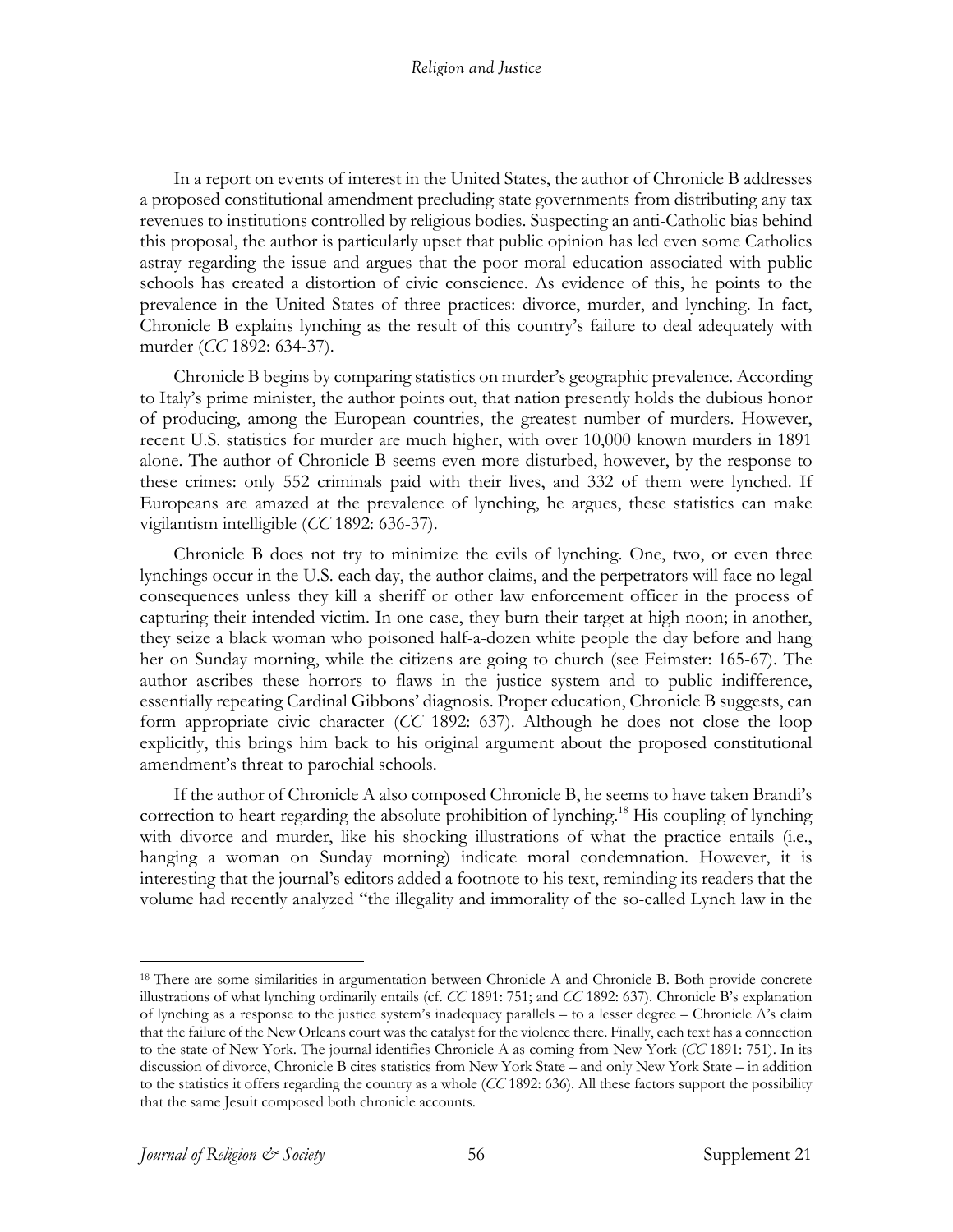United States," (i.e., in Brandi's article) (*CC* 1892: 637).<sup>19</sup> Perhaps the editors were anxious to make it clear that Chronicle B's explanation of lynching should not be interpreted as an argument for excusing it.

## **Historical Significance and Contemporary Relevance**

The *Civiltà Cattolica* exchange was hardly a pivotal event, either in the history of theological responses to lynching in the United States, or in the history of Catholic moral theology. Yet despite its limitations, it illuminates them both. For the history of theological responses to lynching, the exchange reveals Jesuit interest in and commentary on the topic in the late nineteenth century. Awareness of the exchange thus complements our understanding of the better-known Liberal Protestant campaigns against lynching during the same period.

In terms of the history of moral theology, the *Civiltà Cattolica* exchange illustrates a frequent pattern of development in the specification of ethical norms. Under this pattern, changing historical circumstances raise questions about the scope or application of a longstanding rule. Someone proposes a case that tests those boundaries. Responding to that case prompts ethicists to clarify, reinterpret, or even reject the original norm. A practical challenge (the case) thus raises hidden questions about the assumptions underlying it.

As ethical test cases go, Chronicle A's tentative argument did not pose a significant challenge to the longstanding prohibition of vigilante responses to crime, and Brandi was able to refute it in short order. The case, however, brought to the surface latent questions about what makes lynching wrong, and whether the reasoning behind the traditional norm was adequate to address this practice. Brandi's emphasis upon the rights of the victim moves beyond the traditional focus upon the perpetrator's usurpation of state authority. In doing so, it anticipates the emphasis upon human dignity characteristic of modern Catholic social thought. Ironically, Chronicle A's attempt to distinguish ordinary lynchings from the events in New Orleans also anticipates an issue critical for contemporary analyzes of vigilante violence: the significance of the victim's identity and lack of social standing.<sup>20</sup> As Chronicle B illustrates, the evil of lynching is not just the death of the victim, but also the impunity that the killers enjoy, and can count on enjoying, as a consequence of public approval of or indifference to their actions. Social power is even more integral to lynching than a mob's physical power (see Cone: 6, 10-11, 76-77; Waldrep: xv). The *Civilta Cattolica* exchange thus represents a step toward the diagnosis of lynching as an act of oppression rather than as an act of usurpation.

While the *Civiltà Cattolica* exchange sheds light on the history of responses to lynching within Catholic social thought, the significance of the exchange is not simply historical. In fact, this ethical discussion from the past serves as a salutary warning today, precisely because the same blind spots that distorted perceptions of lynching are still operative. More specifically, the *Civiltà Cattolica* exchange illuminates the temptations and consequences of crisis exceptionalism.

<sup>19</sup> "Della illegalità e immoralità della cosidetta legge di Lynch negli Stati Uniti . . ."

<sup>20</sup> Chronicle A, of course, does not extend this recognition to the New Orleans victims.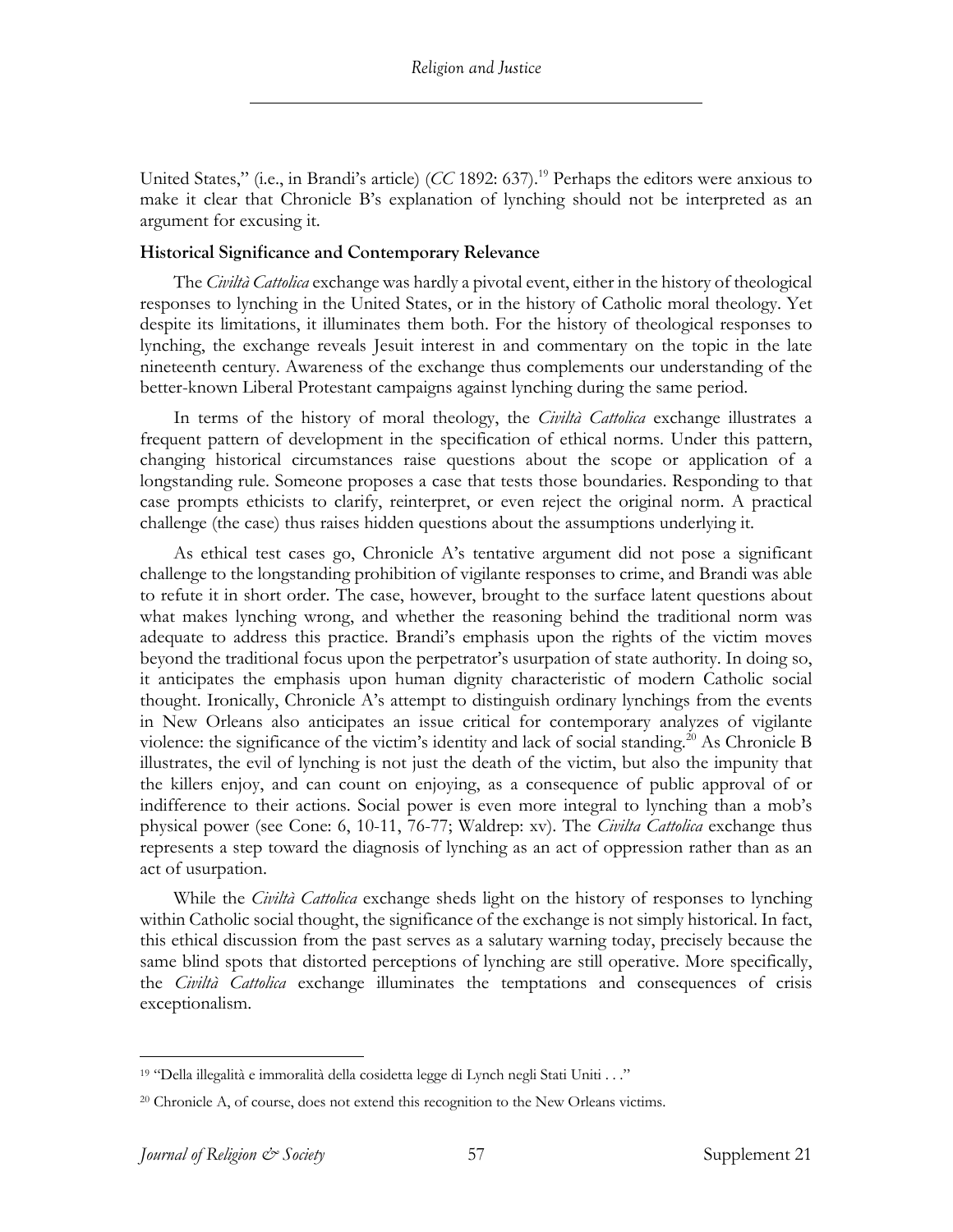In the nineteenth century, apologists for lynching frequently invoked American exceptionalism to justify the practice. First, this was the exceptionalism of the frontier, with the claim that American institutions had not yet evolved sufficiently to make vigilantism obsolete. Later, claims of exceptionalism appealed to crisis rather than immaturity. Lynching should be accepted, or at least tolerated, its defenders argued, because normal mechanisms of justice were impotent in the face of some crisis – in New Orleans, the crisis of invading "homicidal sects" supposedly concomitant with immigration. Crisis exceptionalism became an excuse to abandon the rule of law, while blaming the victims for bringing terror on themselves, and casting the perpetrators as the aggrieved and even oppressed parties. In this way, it provided a cover story for the indefensible. When one surveys contemporary American society, corresponding examples are not difficult to identify. Brandi's warning that American citizens should recognize the "leprosy" embodied in our treatment of the feared and denigrated outsider is thus a poignant legacy for today's Christian social thought.

## **Bibliography**

Aquinas, Thomas.

1963 *Summa Theologiae, Cura Fratrum eiusdem Ordinis*. Third edition. Volume 3: *Secunda Secundae*. Madrid: Biblioteca de Autores Cristianos.

## Baiamonte, John V.

1992 "'Who Killa de Chief' Revisited: The Hennessey Assassination and Its Aftermath, 1890-1991." *Louisiana History: The Journal of the Louisiana Historical Association* 33: 117-46. Available online at https://www.jstor.org/stable/ 4232935.

## Ballerini, Antonio, S.J

1889-93 *Opus theologicum morale in Busenbaum Medullam*. Edited by Domenico Palmieri. 7 Volumes. Rome: ex officina libraria Giachetti, Filii, et Soc.

## [Brandi, Salvatore, S.J.]

1891 "La legge di Lynch negli Stati Uniti." *La Civiltà Cattolica* 42, series 14, vol. 12: 266-77.

## Busenbaum, Herman, S.J.

1652 *Medulla theologiae moralis*. . . Second edition. Monastery of Westphalia: Typis Bernardi Raesfeldi. Digitized by Google.

## Carrigan, William D., and Clive Webb

2003 "The Lynching of Persons of Mexican Origin or Descent in the United States, 1848 to 1928." *Journal of Social History* 37, 2: 411-38.

## Ciani, John Louis, S.J.

1992 "Across a Wide Ocean: Salvatore Maria Brandi, S.J. and the 'Civiltà Cattolica,' from Americanism to Modernism, 1891-1914." Ph.D. diss., University of Virginia.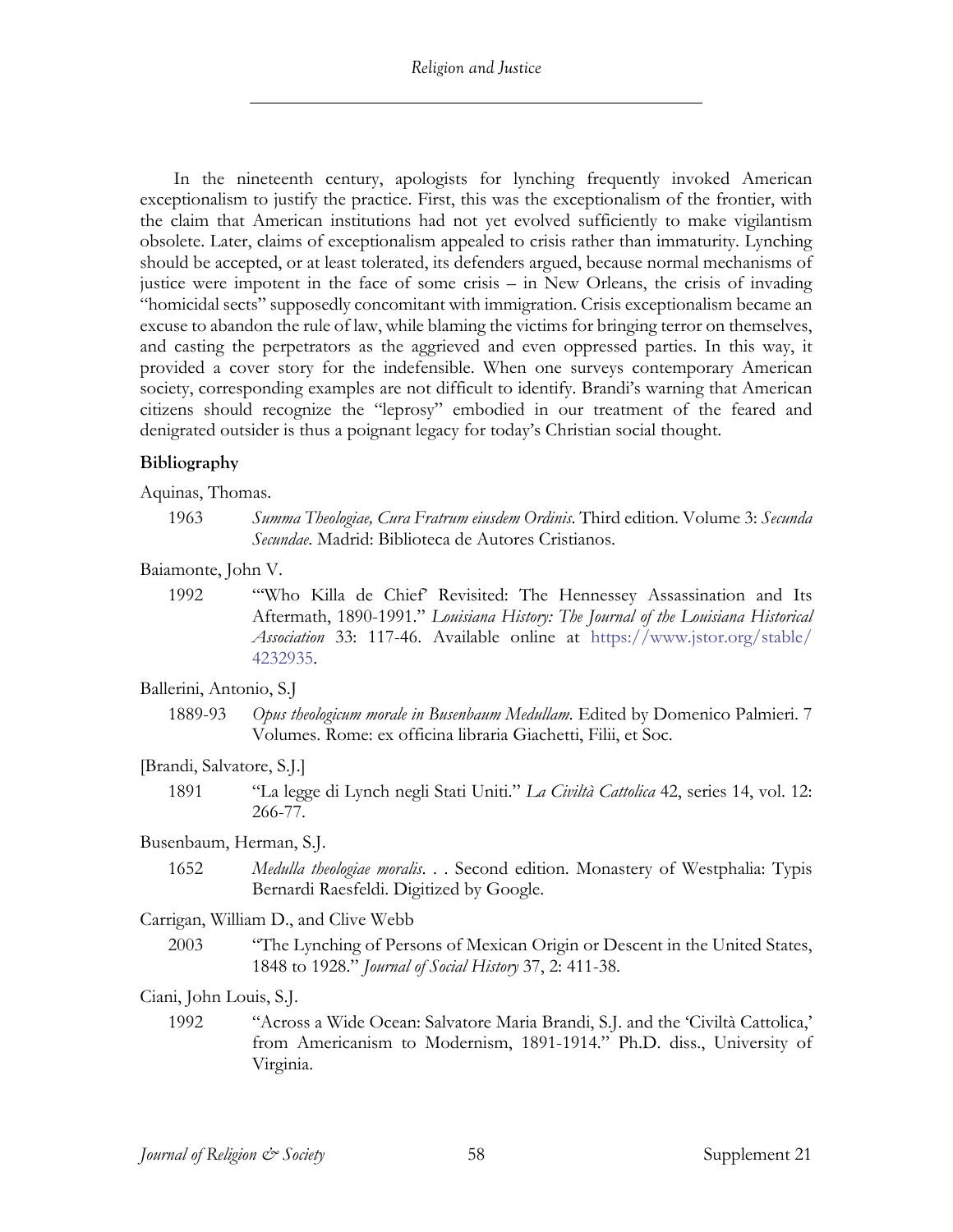#### *Civiltà Cattolica, La* (*CC*)

- 1891 "Cose straniere: Nuova-York (Nostra Corrispondenza)." *La Civiltà Cattolica* 42, series 14, volume 10: 751-61.
- 1892 "Cronaca Contemporanea. Stati Uniti (Nostra Corrispondenza)." *La Civiltà Cattolica* 43, series 15, volume 3: 631-40.

#### Cone, James

2011 *The Cross and the Lynching Tree*. Maryknoll: Orbis.

#### Curran, Charles E.

2008 *Catholic Moral Theology in the United States: A History*. Washington, D.C.: Georgetown University Press.

#### Curran, Robert Emmet, S.J.

1985 "From Saints to Secessionists: Thomas Hughes and *The History of the Society of Jesus in North America*." Pp. 239-59 in *Studies in Catholic History in Honor of John Tracy Ellis*. Edited by Nelson H. Minnich, Robert B. Eno, S.S., and Robert F. Trisco. Wilmington: Michael Glazier.

#### Desjardins, Arthur

1891 "Le droit des gens et la loi de Lynch aux États-Unis." *Revue des Deux Mondes (1829-1971),* troisème période 105, 2 (May 15): 321-55. Available online at https://www.jstor.org/stable/44756037.

#### Fanfani, Pietro and Constantino Arlía

1890 *Lessico dell'infima e corrotta italianità*. Third edition. Milan: Paolo Carrara. Digitized by Google.

#### Feimster, Cynthia N.

2009 *Southern Horrors: Women and the Politics of Rape and Lynching*. Cambridge: Harvard University Press.

#### Gambino, Richard

1977 *Vendetta: A True Story of the Worst Lynching in America, the Mass Murder of Italian-Americans in 1891, the Vicious Motivations Behind It, and the Tragic Repercussions that Linger to This Day*. New York: Doubleday.

## Gibbons, James Cardinal

- 1889 *Our Christian Heritage*. Baltimore: John Murphy and Company. Digitized by Google.
- 1905 "Lynch Law: Its Causes and Remedy." *The North American Review* 181: 502-09. Available online at https://www.jstor.org/stable/25105465.

#### Gerardi, Renzo

2003 *Storia della morale: Interpretazioni teologiche dell'esperienza cristiana. Periodi e correnti, autori e opera*. Bologna: EDB.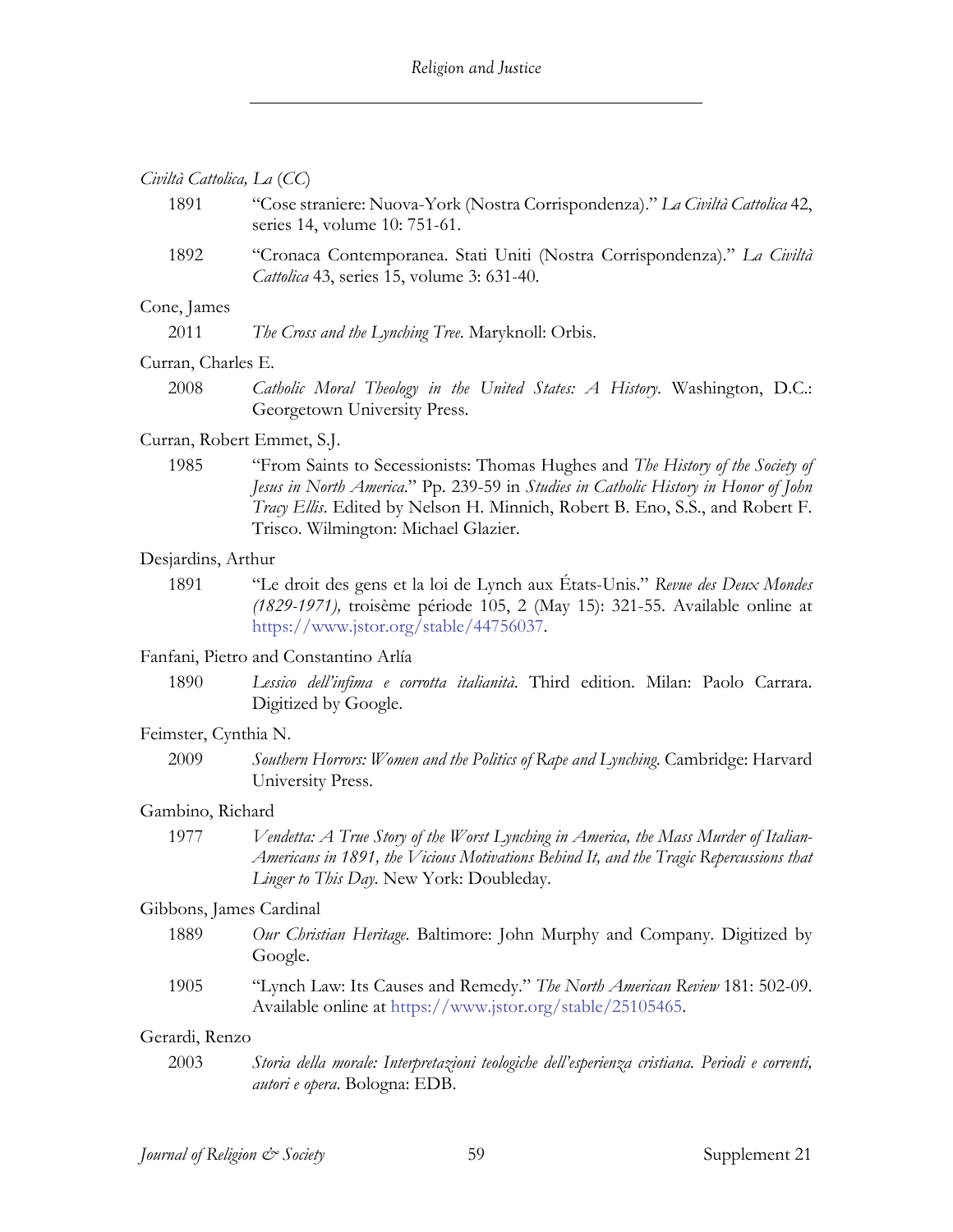#### González y Lanuza, José Antonio

1892 *La ley de lynch en los Estados Unidos: disertación leída en la apertura de la Academia de Derecho*. Havana: La Universal. Digitized by Google.

## Gratian

1879 *Corpus Iuris Canonici*. Edited by Emil L. Richter and Emil Friedberg. Second Leipzig edition. 2 Volumes. Leipzig: Ex officina Bernhard Tauchnitz.

#### Jouin, Louis, S.J.

1865 *Elementa Philosophiae Moralis*. Amiens: Ex Typis Lambert-Caron.

#### Kennedy, Caitlin

2018 "Vengeance, Violence, and Vigilantism: An Exploration of the 1891 Lynching of Eleven Italian-Americans in New Orleans." Honors College thesis, University of Mississippi.

#### Kenrick, Francis Patrick

| 1841 | Theologiae Moralis. Philadelphia: Eugene Cummiskey. Digitized by Google. |  |  |  |  |  |  |
|------|--------------------------------------------------------------------------|--|--|--|--|--|--|
|------|--------------------------------------------------------------------------|--|--|--|--|--|--|

#### Konings, Anton, C.Ss.R.

1874 *Theologia moralis novissimi ecclesiae doctoris S. Alphonsi: in compendium redacta, et usui venerabilis cleri Americana accomodata*. Boston: Patrick Donahoe. Digitized by Google.

## Laymann, Paul, S.J.

1626 *Theologia moralis in quinque libros distributa*. Munich: Formis Nicolai Henrici.

## Leo XIII

1881 *Diuturnum* (June 29). Available in English translation online at http://w2.vatican.va/content/leo-xiii/en/encyclicals/documents/hf\_lxiii\_enc\_29061881\_diuturnum.html.

## Lew-Williams, Beth

2018 *The Chinese Must Go: Violence, Exclusion, and the Making of the Alien in America*. Cambridge: Harvard University Press.

#### Liguori, Alphonsus, C.Ss.R.

1905-12 *Theologia moralis*. New Edition. Edited by Leonard Gaudé, C.Ss.R. 4 Volumes. Rome: Ex Typographia Vaticana.

## Lodge, Henry Cabot

1891 "Lynch Law and Unrestricted Immigration." *The North American Review* 152: 602-12. Available online at https://www.jstor.org/stable/25102181.

## Luconi, Stefano

2013 "The Lynching of Italian Americans: A Reassessment." Pp. 58-78 in *Southern Exposures: Locations and Relocations of Italian Culture*. Edited by Alan J. Gravano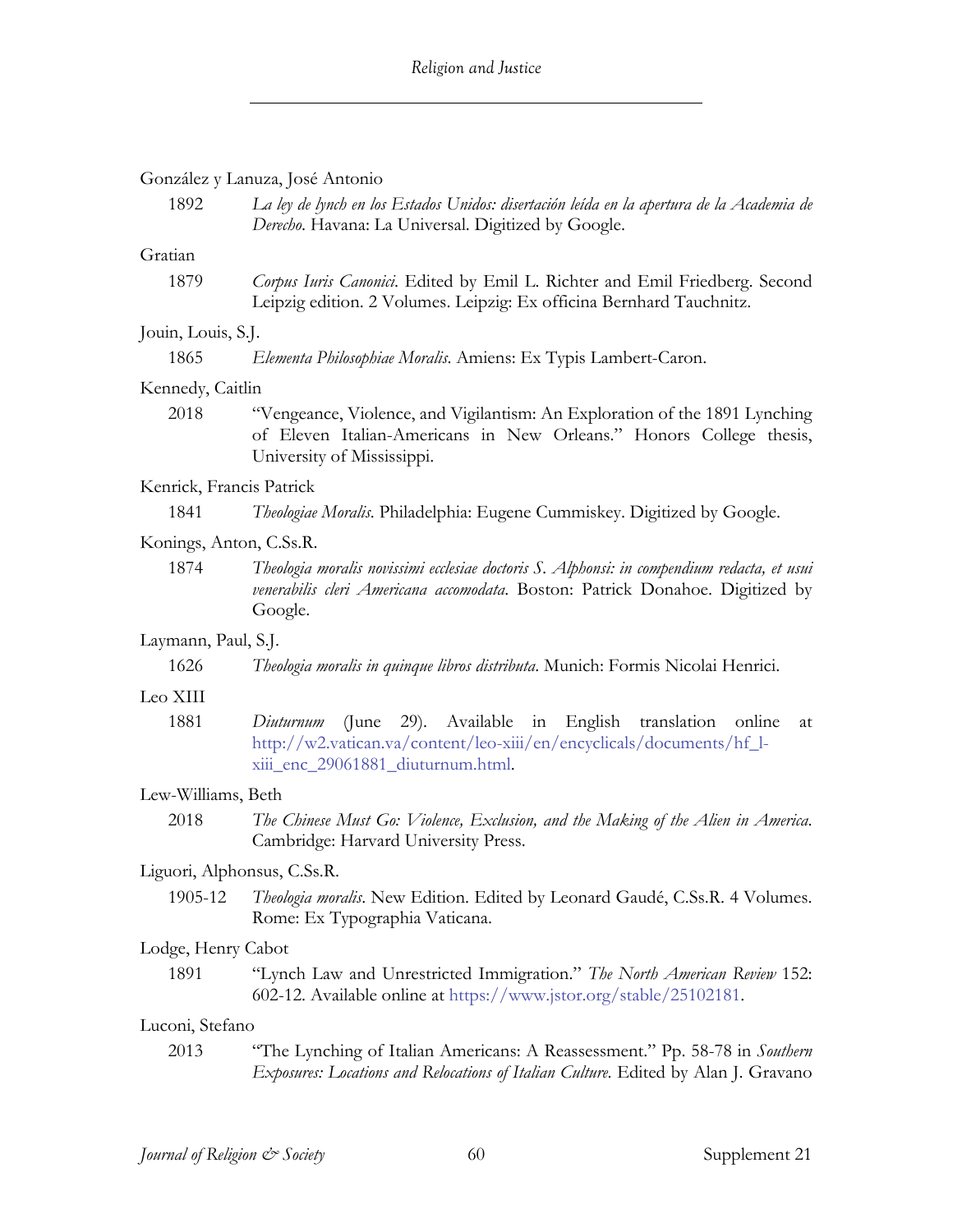and Illaria Serra. Italian American Studies Association 42. New York: Italian American Studies Association.

## Lugo, Juan de, S.J.

1868-69 *Disputationes scholasticae et morales*. 8 Volumes. Edited by J. B. Fournialis. Paris: Vivès.

#### McKevitt, Gerald

2007 *Brokers of Culture: Italian Jesuits in the American West, 1848-1919*. Stanford: Stanford University Press.

#### Michel, Joël

2013 "The Specter of Lynching in France: Familiar Word, Unfamiliar Reality." Pp. 97-115 in *Swift to Wrath: Lynching in Global Historical Perspective*. Edited by William D. Carrigan and Christopher Waldrep. Charlottesville: University of Virginia Press.

#### Molina, Luis de, S.J.

1733 *De justitia et jure opera omnia*. New edition. 5 Volumes. Geneva: Marc-Michael Bousquet. Digitized by Google.

#### *New York Times*

- 1891a "All Quiet in New-Orleans: The Bodies of the Italians Buried Yesterday" *New York Times* (March 16): 1. ProQuest Historical Newspapers.
- 1891b "The New-Orleans Lynching: Gov. Nicholls Sends an Explanatory Letter to Mister Blaine" *New York Times* (March 25): 1. ProQuest Historical Newspapers.

#### Rickaby, Joseph, S.J.

1888 *Moral Philosophy or Ethics and Natural Law*. Manuals of Catholic Philosophy. London: Longmans, Green, & Company. Digitized by Google.

#### Rimanelli, Marco

- 1992a "The New Orleans Lynching and U.S.-Italian Relations from Harmony to War-Scare: Immigration, Mafia, Diplomacy." Pp. 106-182 in *The 1891 New Orleans Lynching and U.S.-Italian Relations: A Look Back*. Edited by Marco Rimanelli and Sheryl L. Postman. New York: Peter Lang.
- 1992b "The 1891-92 U.S.-Italian Diplomatic Crisis and War-Scare: Foreign and Domestic Policies of the Harrison and Di Rudini Governments." Pp. 183-285 in *The 1891 New Orleans Lynching and U.S.-Italian Relations: A Look Back*. Edited by Marco Rimanelli and Sheryl L. Postman. New York: Peter Lang.

#### Russo, Nicola, S.J.

#### Sabetti, Aloysius, S.J.

1884 *Compendium Theologiae Moralis* . . . New York: Benziger.

<sup>1890</sup> *De Philosophia Morali Praelectiones* . . . New York: Benziger.